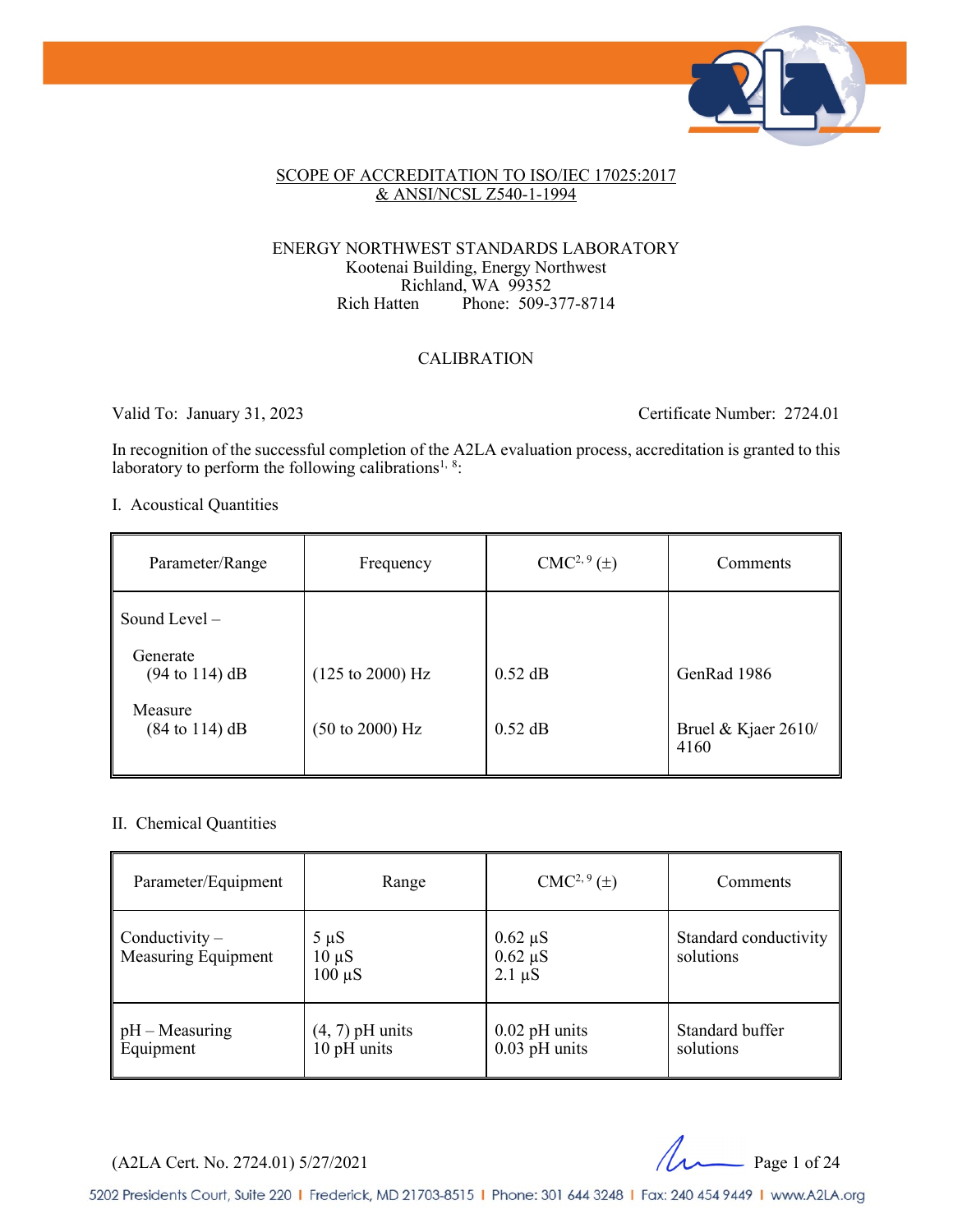| Parameter/Equipment       | Range                                                        | $CMC2, 6(\pm)$                                                       | Comments           |
|---------------------------|--------------------------------------------------------------|----------------------------------------------------------------------|--------------------|
| Gas Detection Equipment - |                                                              |                                                                      | Calibration gases: |
| $C_2H_6$                  | $0.005 \%$                                                   | 2.2 %                                                                | Ethane             |
| $C_5H_{12}$               | $0.35\%$                                                     | $2.0\%$                                                              | Pentane            |
| CH <sub>4</sub>           | $1\%$<br>1.45 %<br>2.5 %                                     | $7\%$<br>4.8%<br>2.4 %                                               | Methane            |
| CO                        | $0.001~\%$<br>$0.006\%$<br>$0.01\%$<br>$0.2\%$<br>2.5 %      | $5.1\%$<br>5.2 %<br>$1.7\%$<br>$2.1\%$<br>3.2%                       | Carbon monoxide    |
| CO <sub>2</sub>           | $0.05\%$<br>$0.1 \%$<br>$5\%$<br>10 %                        | $2.6\%$<br>$2.5\%$<br>$2.4\%$<br>2.2 %                               | Carbon dioxide     |
| H                         | $0.01\,\%$<br>$2\%$                                          | 5.3 %<br>4.8%                                                        | Hydrogen           |
| $H_2S$                    | 0.0020%<br>0.0025%                                           | 11 %<br>$2.6\%$                                                      | Hydrogen sulfide   |
| O <sub>2</sub>            | $0.1\%$<br>$0.4\%$<br>$5\%$<br>15 %<br>19 %<br>20 %<br>20.9% | $2.5\%$<br>15 %<br>3.2 %<br>$0.54\%$<br>$0.63\%$<br>$2.5\%$<br>2.4 % | Oxygen             |
| SO <sub>2</sub>           | $0.001\%$                                                    | $1.1\%$                                                              | Sulfur dioxide     |

(A2LA Cert. No. 2724.01) 5/27/2021 Page 2 of 24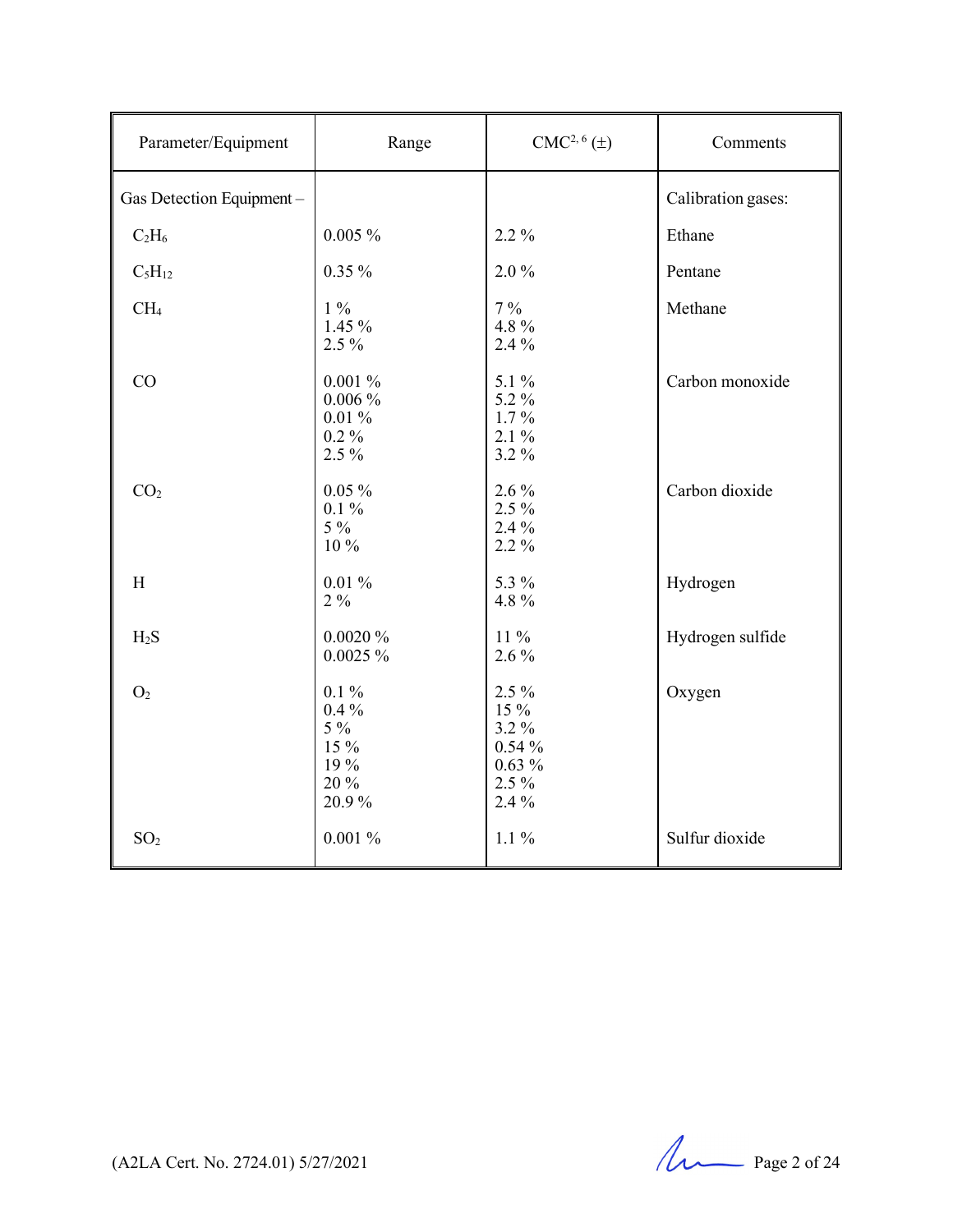### III. Dimensional

| Parameter/Equipment                  | Range                               | CMC <sup>2, 6</sup> (±)                   | Comments                                 |
|--------------------------------------|-------------------------------------|-------------------------------------------|------------------------------------------|
| UMM,<br>Supermicrometer <sup>™</sup> | Up to $11.5$ in                     | $(10 + 0.7L) \,\mu\text{in}$              | Gage blocks                              |
| <b>Bore Micrometer</b><br>(Intramic) | $(0.10 \text{ to } 6.5) \text{ in}$ | 40 $\mu$ in + 0.6R                        | Ring gage                                |
| Calipers <sup>3</sup>                | Up to $40$ in                       | $(20 + 7L) \text{ } \mu \text{in} + 0.6R$ | Gage blocks                              |
| Cylindrical Square -<br>Squareness   | Up to $12$ in                       | $24 \mu$ in                               | Federal comparator<br>232, surface plate |
| Dial Indicator <sup>3</sup>          | $(0.01 \text{ to } 2)$ in           | $170 \mu$ in                              | Dial indicator checker                   |
| Length Standards                     | Up to $50$ in                       | $(10 + 2.0L)$ µin                         | Laser measurement<br>machine (LMM)       |
| <b>Feeler Gages</b>                  | Up to $0.06$ in                     | $0.1\%$ IV + 20 $\mu$ in                  | Gage blocks,<br>or LMM & gage<br>blocks  |
| <b>Height Gages</b>                  | Up to 48 in                         | 61 $\mu$ in + 9.6 $\mu$ in/in             | Gage blocks, federal<br>comparator 232   |

(A2LA Cert. No. 2724.01) 5/27/2021 Page 3 of 24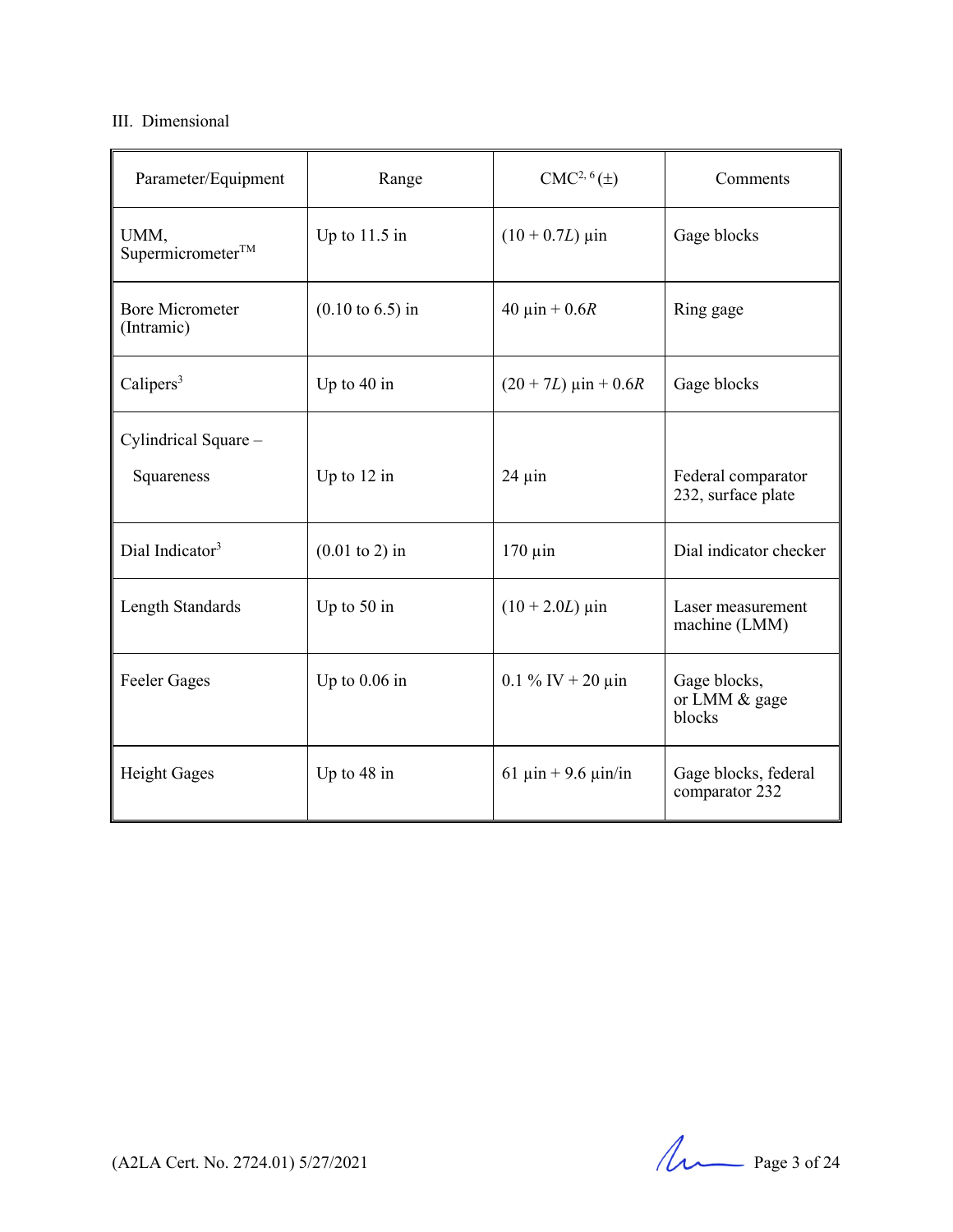| Parameter/Equipment                                                                                | Range                                                                                                 | $CMC2, 6, 9(\pm)$                                                                                                                   | Comments                                                                   |
|----------------------------------------------------------------------------------------------------|-------------------------------------------------------------------------------------------------------|-------------------------------------------------------------------------------------------------------------------------------------|----------------------------------------------------------------------------|
| Micrometers <sup>3</sup> –                                                                         |                                                                                                       |                                                                                                                                     |                                                                            |
| Inside                                                                                             | Up to $1$ in<br>$(1 to 4)$ in<br>$(4 to 6)$ in<br>$(6 \text{ to } 24)$ in<br>$(24 \text{ to } 36)$ in | 11 $\mu$ in + 0.6 <i>R</i><br>$26 \mu in + 0.6R$<br>$37 \mu in + 0.6R$<br>85 $\mu$ in + 0.6 <i>R</i><br>120 $\mu$ in + 0.6 <i>R</i> | Gage blocks, LMM                                                           |
| Outside                                                                                            | Up to $36$ in                                                                                         | 12 $\mu$ in/in + 0.6 <i>R</i>                                                                                                       |                                                                            |
| Depth                                                                                              | Up to $12$ in                                                                                         | 12 μin/in + 0.6 <i>R</i>                                                                                                            |                                                                            |
| <b>Stage Micrometer Standard</b>                                                                   | $(0.004 \text{ to } 2)$ in                                                                            | $20 \mu$ in + 10 $\mu$ in/in                                                                                                        | LMM/Agilent 5519A<br>laser                                                 |
| Optical Comparator $3$ –<br>Length<br>Magnification, (Only for<br>Overlay & Lens<br>Systems) Angle | Up to $11$ in<br>$10 \times$ to $100 \times$<br>Up to $45^\circ$                                      | $100 \mu$ in<br>0.6M<br>$0.033^\circ$                                                                                               | Gage blocks,<br>magnification balls<br>$M$ is resolution of the<br>overlay |
| Outside Diameter-                                                                                  |                                                                                                       |                                                                                                                                     |                                                                            |
| Pins/Plugs                                                                                         | Up to $10$ in                                                                                         | $15 \mu in + 3 \mu in/in$                                                                                                           | Pratt & Whitney                                                            |
| Spheres/Balls                                                                                      | Up to $6$ in                                                                                          | $15 \mu in + 3 \mu in/in$                                                                                                           | $Supermic^{TM}$                                                            |
| Protractors                                                                                        | Up to $90^\circ$                                                                                      | $0.01$ °                                                                                                                            | Sine plate, gage blocks,<br>cylindrical square                             |
| Paint Coat Thickness -                                                                             |                                                                                                       |                                                                                                                                     |                                                                            |
| Thin Film Shims                                                                                    | $(0.001 \text{ to } 0.060) \text{ in}$                                                                | $0.1\%$ IV + 20 $\mu$ in                                                                                                            | LMM, gage blocks                                                           |
| Paint Thickness Gauge                                                                              |                                                                                                       | 100 $\mu$ in + 0.6 <i>R</i>                                                                                                         | Calibrated shims                                                           |
| Roughness <sup>3</sup>                                                                             |                                                                                                       |                                                                                                                                     |                                                                            |
| Measure                                                                                            | $($ 1 to 200) $\mu$ in Ra                                                                             | $2~\%$ IV + 2.0 $\mu$ in Ra                                                                                                         | Roughness tester                                                           |
| Generate                                                                                           | 38, 120 µin Ra                                                                                        | $1\%$ IV + 2.0 $\mu$ in Ra                                                                                                          | Roughness standards                                                        |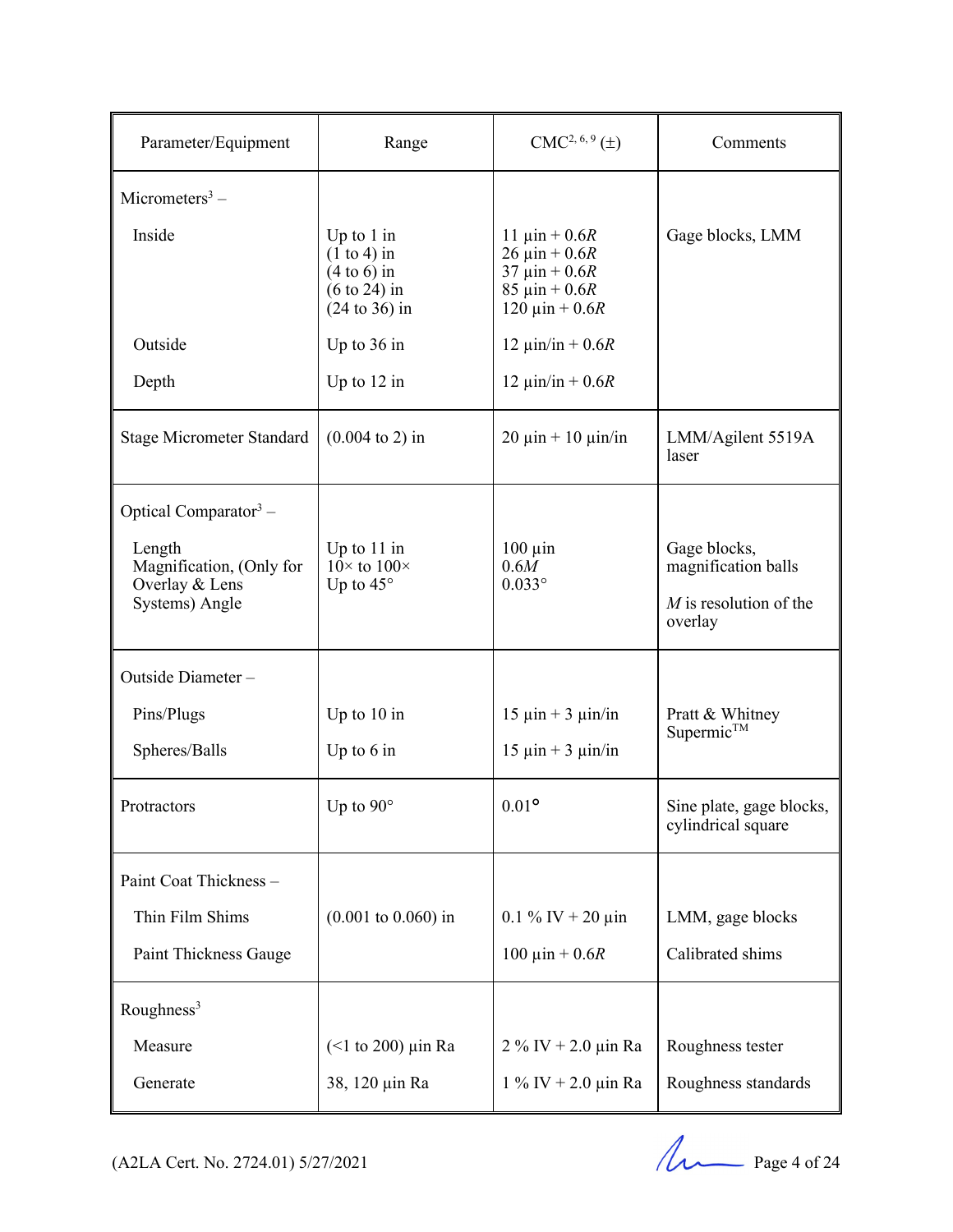| Parameter/Equipment                           | Range                                                       | $CMC2, 6(\pm)$                               | Comments                                                                          |
|-----------------------------------------------|-------------------------------------------------------------|----------------------------------------------|-----------------------------------------------------------------------------------|
| <b>Ultrasonic Thickness</b><br>Gages          | Up to $5$ in                                                | 100 $\mu$ in + 0.6 <i>R</i>                  | LMM, gage blocks                                                                  |
| Rulers <sup>3</sup>                           | $(1 to 120)$ in                                             | $0.005\%$ IV + 0.6R                          | <b>LMM</b>                                                                        |
| Sine Plate, Sine Bar,<br><b>Fixed Points</b>  | $5$ in<br>$10$ in<br>$20$ in                                | $190 \mu$ in<br>$160 \mu$ in<br>$450 \mu$ in | Angle blocks, gage<br>blocks, federal<br>comparator 232                           |
| Levels $-$                                    |                                                             |                                              |                                                                                   |
| Digital<br>Bubble                             | $120$ in<br>96 in                                           | $0.25^{\circ}$<br>0.6R                       | Sine plate, gage blocks                                                           |
| Tape Measure                                  | Up to 300 ft                                                | $0.01 \% + 0.6R$                             | <b>LMM</b>                                                                        |
| Flatness <sup>3</sup>                         | $(2 \text{ to } 6)$ in                                      | $6 \mu$ in                                   | Optical flat                                                                      |
| Surface Plate <sup>3</sup><br>(Flatness Only) | 72 in $\times$ 240 in                                       | $100 \mu$ in                                 | Autocollimator                                                                    |
| <b>Thread Rings</b>                           | Up to $1.5$ in<br>$(1.5 \text{ to } 4)$ in<br>$(4 to 6)$ in | $220 \mu$ in<br>$270 \mu$ in<br>$320 \mu$ in | Master thread plugs                                                               |
|                                               | <b>Minor Diameter</b>                                       | $200 \mu$ in                                 | Plain pins/plugs, bore<br>plugs, optical<br>comparator                            |
| <b>Thread Wires</b>                           | (4 to 80) TPI                                               | $14 \mu$ in                                  | LMM, Pratt &<br>Whitney Supermic™,<br>gage blocks                                 |
| <b>Thread Plugs</b>                           | $(0.1 \text{ to } 4)$ in<br>(4 to 80) TPI                   | $75 \mu$ in<br>$75 \mu$ in                   | Pratt & Whitney<br>Supermic <sup>™</sup> , gage<br>blocks, master thread<br>wires |

(A2LA Cert. No. 2724.01) 5/27/2021 Page 5 of 24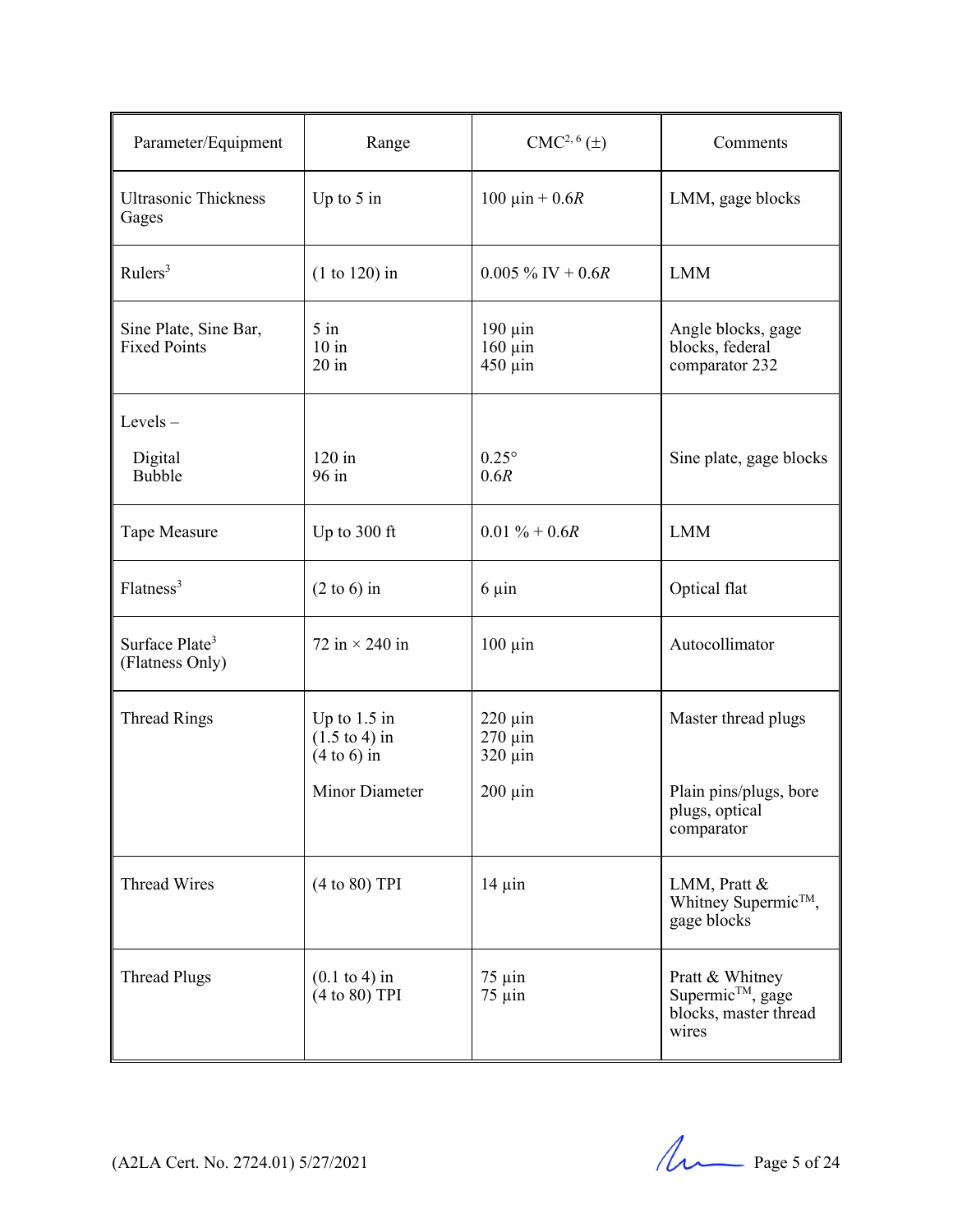| Parameter/Equipment | Range                               | $CMC2(\pm)$                 | Comments                                                           |
|---------------------|-------------------------------------|-----------------------------|--------------------------------------------------------------------|
| Ring Gages          | $(0.25 \text{ to } 8.0) \text{ in}$ | $15 \mu$ in + 2 $\mu$ in/in | Pratt & Whitney<br>Supermic™, gage<br>blocks, master ring<br>gages |

# IV. Electrical – DC/Low Frequency

| Parameter/Equipment                   | Range <sup>4</sup>                                                                                                                                                                             | $CMC2, 6, 10(\pm)$                                                                                                                                        | Comments                    |
|---------------------------------------|------------------------------------------------------------------------------------------------------------------------------------------------------------------------------------------------|-----------------------------------------------------------------------------------------------------------------------------------------------------------|-----------------------------|
| DC Voltage <sup>3</sup> –<br>Generate | $(0 to 220)$ mV<br>$(0.22 \text{ to } 2.2) \text{ V}$<br>$(2.2 \text{ to } 11) \text{ V}$<br>$(11 \text{ to } 22) \text{ V}$<br>$(22 \text{ to } 220)$ V<br>$(220 \text{ to } 1100) \text{ V}$ | $7 \mu V/V + 0.5 \mu V$<br>$4 \mu V/V + 0.8 \mu V$<br>$3 \mu V/V + 3 \mu V$<br>$3 \mu V/V + 5 \mu V$<br>$4 \mu V/V + 50 \mu V$<br>$6 \mu V/V + 500 \mu V$ | Fluke 5730A                 |
|                                       | $100.0 \,\mathrm{mV}$<br>1.0V<br>10.0 V<br>100.0 V                                                                                                                                             | $0.9 \mu V/V$<br>$0.8 \mu V/V$<br>$0.75 \mu V/V$<br>$0.8 \mu V/V$                                                                                         | Fluke 732A array            |
|                                       | 1000.0 V                                                                                                                                                                                       | $0.9 \mu V/V$                                                                                                                                             | Fluke 732A, 752A            |
| $DC$ Voltage <sup>3</sup> – Measure   | $(0 to 120)$ mV<br>$(0.1 \text{ to } 1.2) \text{ V}$<br>$(1.0 \text{ to } 12) \text{ V}$<br>$(10 \text{ to } 120)$ V<br>$(100 \text{ to } 1050)$ V                                             | $5 \mu V/V + 1 \mu V$<br>$4 \mu V/V + 1 \mu V$<br>$4 \mu V/V + 2 \mu V$<br>$6 \mu V/V + 30 \mu V$<br>$18 \mu V/V + 100 \mu V$                             | Agilent 3458A               |
|                                       | 10.00 V                                                                                                                                                                                        | $1.0 \mu V/V$                                                                                                                                             | Fluke 732A array            |
|                                       | $(0.5 \text{ to } 10) \text{ kV}$<br>$(10 \text{ to } 100) \text{ kV}$                                                                                                                         | $0.04\%$ IV + 0.03 V<br>$0.075\%$ IV + 0.3 V                                                                                                              | Vitrek 4700A w/ HVL-<br>100 |

(A2LA Cert. No. 2724.01) 5/27/2021 Page 6 of 24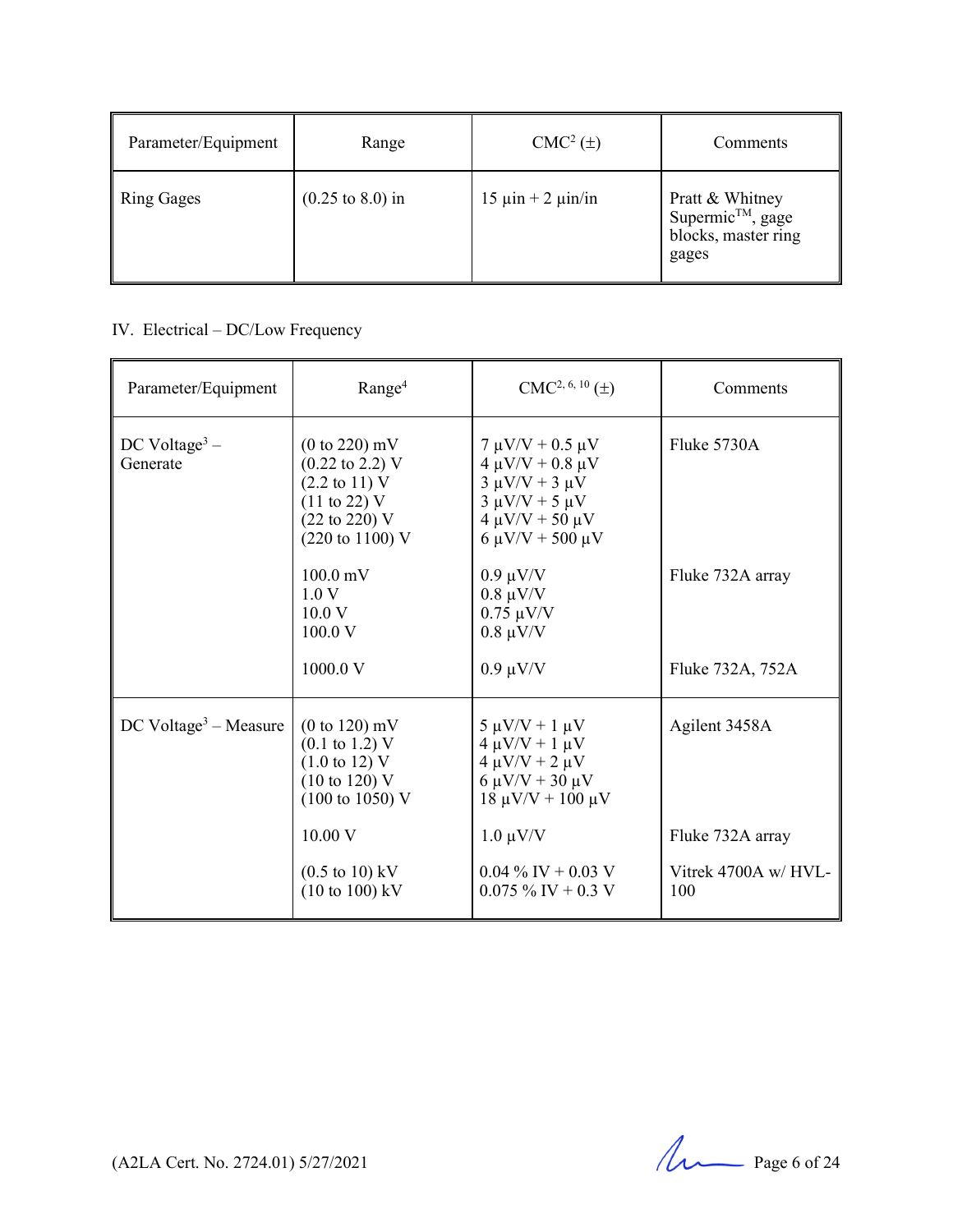| Parameter/Equipment                     | Range <sup>4</sup>                                                                                                                                                                                                                                                                                                             | $CMC2, 6, 10(\pm)$                                                                                                                                                                                                                                                                                           | Comments                                             |
|-----------------------------------------|--------------------------------------------------------------------------------------------------------------------------------------------------------------------------------------------------------------------------------------------------------------------------------------------------------------------------------|--------------------------------------------------------------------------------------------------------------------------------------------------------------------------------------------------------------------------------------------------------------------------------------------------------------|------------------------------------------------------|
| $DC$ Current <sup>3</sup> –<br>Measure  | $(2 \text{ to } 20)$ A                                                                                                                                                                                                                                                                                                         | $0.01\%$ IV                                                                                                                                                                                                                                                                                                  | Fluke Y5020, HP<br>3458A                             |
|                                         | $(10 \text{ to } 100)$ A<br>$(30 \text{ to } 300)$ A                                                                                                                                                                                                                                                                           | $0.05\%$ IV<br>$0.1\%$ IV                                                                                                                                                                                                                                                                                    | Guildline 9211A,<br>Agilent 3458A                    |
|                                         | $(12 \text{ to } 120) \mu A$<br>$(0.12 \text{ to } 1.2) \text{ mA}$<br>$(1.2 \text{ to } 12) \text{ mA}$<br>$(12 \text{ to } 120) \text{ mA}$<br>$(0.12 \text{ to } 1.2)$ A                                                                                                                                                    | $20 \mu A/A + 800 pA$<br>$20 \mu A/A + 5.0 nA$<br>$20 \mu A/A + 50 nA$<br>$35 \mu A/A + 500 \text{ nA}$<br>$0.011 \%$ IV + 10 µA                                                                                                                                                                             | Agilent 3458A                                        |
| $DC$ Current <sup>3</sup> –<br>Generate | (0 to 220) $\mu$ A<br>$(0.22 \text{ to } 2.2) \text{ mA}$<br>$(2.2 \text{ to } 22) \text{ mA}$<br>$(22 \text{ to } 220) \text{ mA}$<br>$(0.22 \text{ to } 2.2)$ A                                                                                                                                                              | $42 \mu A/A + 7 nA$<br>$35 \mu A/A + 8 nA$<br>$35 \mu A/A + 50 nA$<br>$45 \mu A/A + 0.8 \mu A$<br>$70 \mu A/A + 15 \mu A$                                                                                                                                                                                    | Fluke 5730A                                          |
|                                         | $(2.0 \text{ to } 11)$ A                                                                                                                                                                                                                                                                                                       | $340 \mu A/A + 480 \mu A$                                                                                                                                                                                                                                                                                    | Fluke 5730A w/ Fluke<br>5725A                        |
|                                         | (10 to 100) A                                                                                                                                                                                                                                                                                                                  | 0.10%                                                                                                                                                                                                                                                                                                        | Guildline 9211A,<br>Agilent 3458A,<br>Valhalla 2555A |
| Resistance - Ratio<br>Measurement       | 1:1 (0.1 Ω to 10 kΩ)<br>0.1:1 to 10:1 (0.1 $\Omega$ to 10 k $\Omega$ )<br>100:1 (10 kΩ to 100 MΩ)                                                                                                                                                                                                                              | 1.0 parts in $106$<br>1.4 parts in $106$<br>2.0 parts in $106$                                                                                                                                                                                                                                               | MI 6010, MI 6000<br>w/MI 6011 extender               |
| Resistance <sup>3</sup> –<br>Measure    | $(0.0 \text{ to } 12) \Omega$<br>$(10 \text{ to } 120) \Omega$<br>$(0.10 \text{ to } 1.2) \text{ k}\Omega$<br>$(1.0 \text{ to } 12) \text{ k}\Omega$<br>$(10 \text{ to } 120) \text{ k}\Omega$<br>$(0.10 \text{ to } 1.2) \text{ M}\Omega$<br>$(1.0 \text{ to } 12) \text{ M}\Omega$<br>$(10 \text{ to } 120) \text{ M}\Omega$ | $15 \mu\Omega/\Omega + 50 \mu\Omega$<br>$12 \mu\Omega/\Omega$ + 500 $\mu\Omega$<br>$10 \mu\Omega/\Omega$ + 500 μ $\Omega$<br>$10 \mu\Omega/\Omega + 5 \mu\Omega$<br>$10 \mu\Omega/\Omega$ + 50 m $\Omega$<br>$15 \mu\Omega/\Omega + 2 \Omega$<br>50 μ $\Omega/\Omega$ + 100 Ω<br>$0.05\%$ IV + 1000 $\Omega$ | Agilent 3458A                                        |

(A2LA Cert. No. 2724.01) 5/27/2021 Page 7 of 24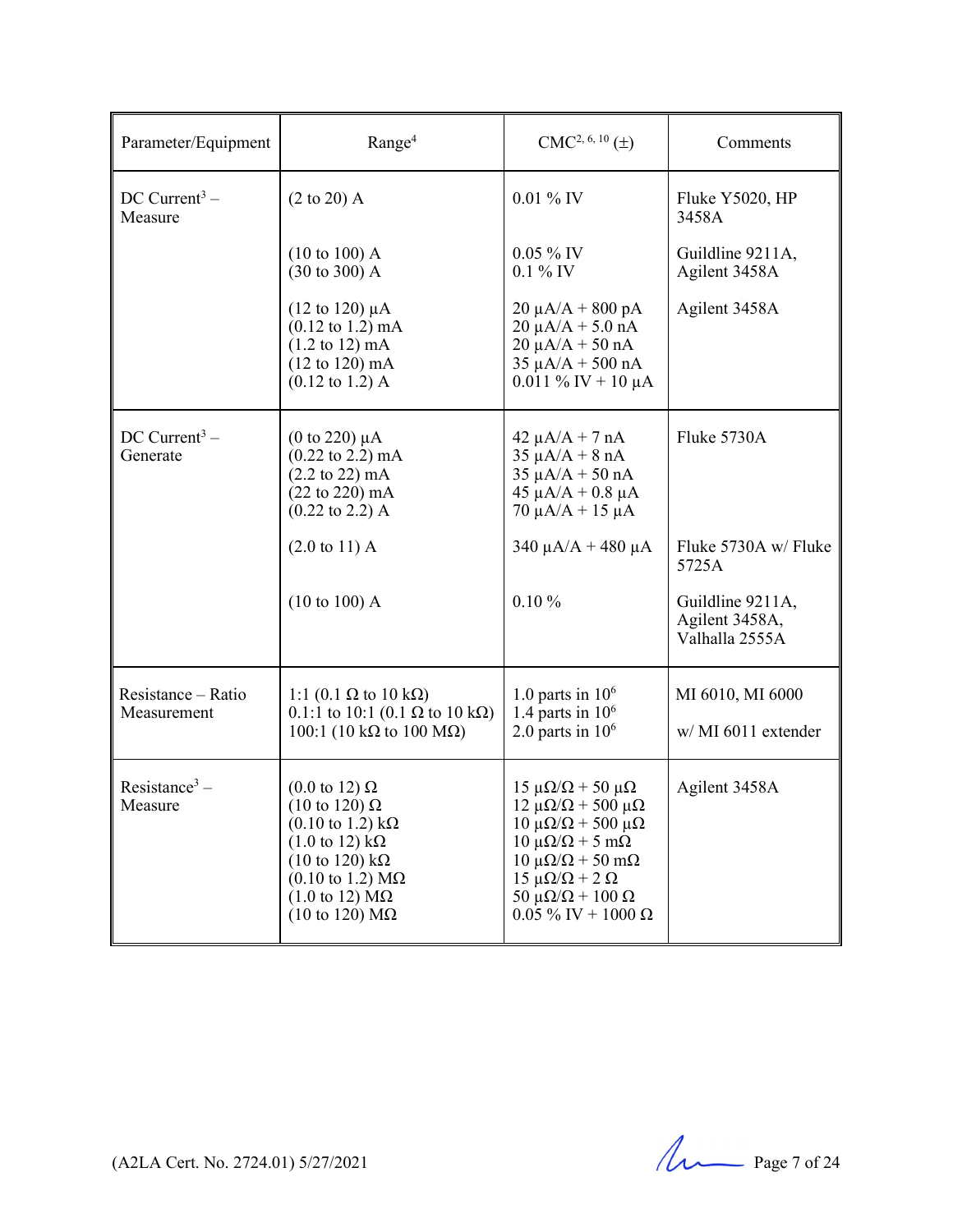| Parameter/Equipment      | Range <sup>4</sup>                                                                                                                                                                                                                                                                                                                                     | $CMC2, 10(\pm)$                                                                                                                                                                                                                                                                                                                                                                              | Comments              |
|--------------------------|--------------------------------------------------------------------------------------------------------------------------------------------------------------------------------------------------------------------------------------------------------------------------------------------------------------------------------------------------------|----------------------------------------------------------------------------------------------------------------------------------------------------------------------------------------------------------------------------------------------------------------------------------------------------------------------------------------------------------------------------------------------|-----------------------|
| $Resistance3 - Generate$ | 10000.00 Ω                                                                                                                                                                                                                                                                                                                                             | $0.5 \mu\Omega/\Omega$                                                                                                                                                                                                                                                                                                                                                                       | <b>ESI SR-104</b>     |
|                          | $1.0 \Omega$                                                                                                                                                                                                                                                                                                                                           | $0.5 \mu\Omega/\Omega$                                                                                                                                                                                                                                                                                                                                                                       | Leeds & Northrup 4210 |
|                          | $1.0 \Omega$ (Nominal)<br>$1.9 \Omega$<br>$10 \Omega$<br>$19\Omega$<br>$100 \Omega$<br>$190 \Omega$<br>$1 \text{ k}\Omega$<br>$1.9 k\Omega$<br>$10 \text{ k}\Omega$<br>$19 k\Omega$<br>$100 \text{ k}\Omega$<br>$190 \text{ k}\Omega$<br>$1.0 M\Omega$<br>$1.9 M\Omega$<br>$10.0 \text{ M}\Omega$<br>$19.0 \text{ M}\Omega$<br>$100.0 \text{ M}\Omega$ | 95 $\mu\Omega/\Omega$<br>95 $\mu\Omega/\Omega$<br>$25 \mu\Omega/\Omega$<br>$25 \mu\Omega/\Omega$<br>$11 \muΩ/Ω$<br>$11 \muΩ/Ω$<br>7.2 $\mu\Omega/\Omega$<br>7.2 $\mu\Omega/\Omega$<br>$7 \mu\Omega/\Omega$<br>$7 \mu\Omega/\Omega$<br>$8 \mu\Omega/\Omega$<br>$10 \muΩ/Ω$<br>$14 \mu\Omega/\Omega$<br>$17 \mu\Omega/\Omega$<br>$37 \muΩ/Ω$<br>$47 \mu\Omega/\Omega$<br>110 μ $\Omega/\Omega$ | Fluke 5730A           |

| Parameter/Range <sup>4</sup>         | Frequency                                                                                                                                                                                                                                                                      | $CMC2, 10(\pm)$                                                                                                                                                                                                             | Comments    |
|--------------------------------------|--------------------------------------------------------------------------------------------------------------------------------------------------------------------------------------------------------------------------------------------------------------------------------|-----------------------------------------------------------------------------------------------------------------------------------------------------------------------------------------------------------------------------|-------------|
| $AC$ Voltage <sup>3</sup> – Generate |                                                                                                                                                                                                                                                                                |                                                                                                                                                                                                                             |             |
| $(0 \text{ to } 2.2) \text{ mV}$     | $(10 \text{ to } 20)$ Hz<br>$(20 \text{ to } 40) \text{ Hz}$<br>$(0.04 \text{ to } 20) \text{ kHz}$<br>$(20 \text{ to } 50) \text{ kHz}$<br>$(50 \text{ to } 100) \text{ kHz}$<br>$(100 \text{ to } 300) \text{ kHz}$<br>(300 to 500) kHz<br>$(0.5 \text{ to } 1) \text{ MHz}$ | $270 \mu V/V + 5 \mu V$<br>$110 \mu V/V + 5 \mu V$<br>$90 \mu V/V + 5 \mu V$<br>$230 \mu V/V + 5 \mu V$<br>$540 \mu V/V + 6 \mu V$<br>$1200 \mu V/V + 12 \mu V$<br>$1500 \mu V/V + 25 \mu V$<br>$3100 \mu V/V + 25 \mu V$   | Fluke 5730A |
| $(2.0 \text{ to } 22) \text{ mV}$    | $(10 \text{ to } 20)$ Hz<br>$(20 \text{ to } 40) \text{ Hz}$<br>$(0.04 \text{ to } 20) \text{ kHz}$<br>$(20 \text{ to } 50) \text{ kHz}$<br>$(50 \text{ to } 100) \text{ kHz}$<br>$(100 \text{ to } 300) \text{ kHz}$<br>(300 to 500) kHz<br>$(0.5 \text{ to } 1) \text{ MHz}$ | $270 \mu V/V + 5 \mu V$<br>$105 \mu V/V + 5 \mu V$<br>$90 \mu V/V + 5 \mu V$<br>$230 \mu V/V + 5 \mu V$<br>540 $\mu$ V/V + 6 $\mu$ V<br>$1200 \mu V/V + 12 \mu V$<br>$1500 \mu V/V + 25 \mu V$<br>$3100 \mu V/V + 25 \mu V$ |             |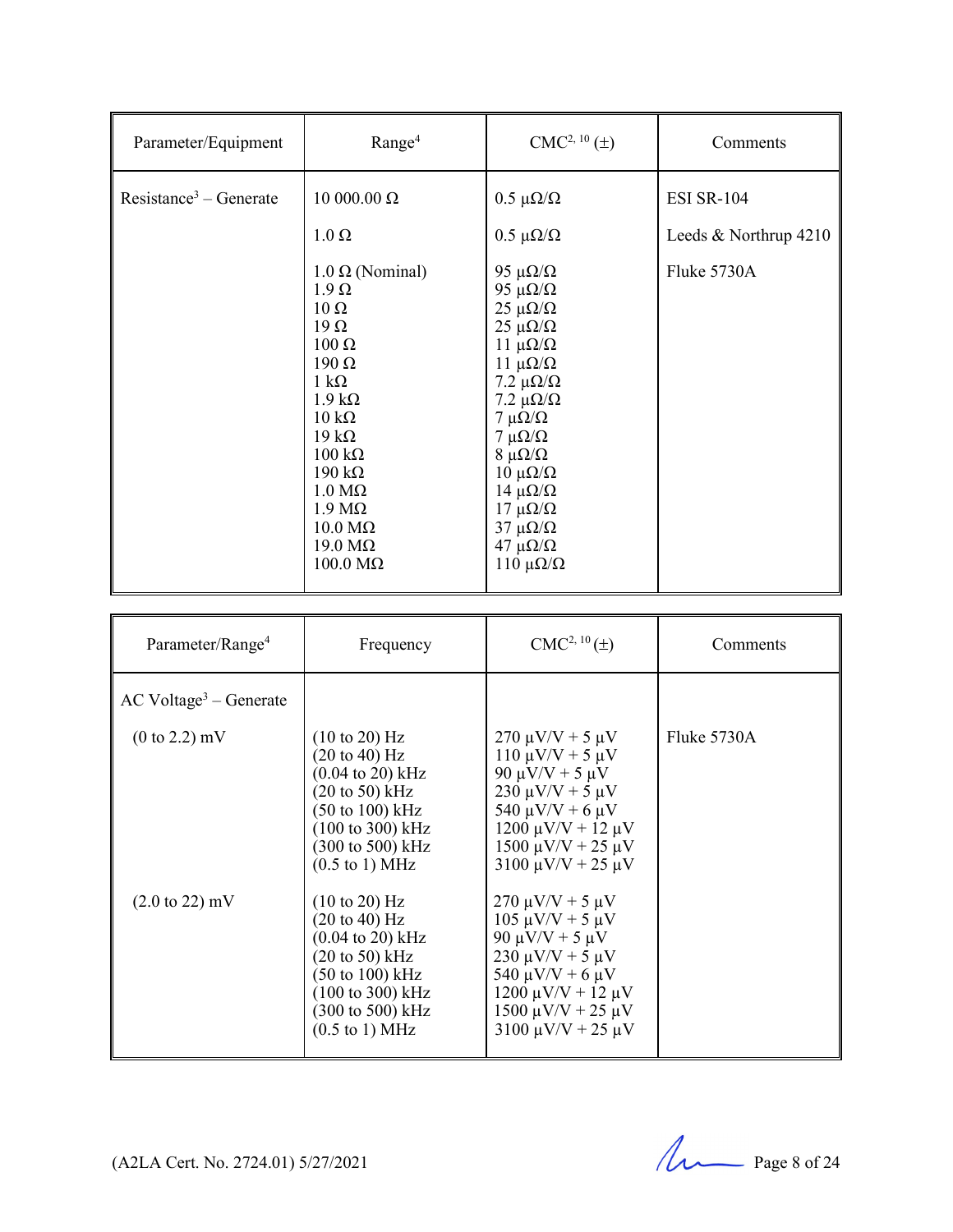| Parameter/Range <sup>4</sup>                   | Frequency                                                                                                                                                                                                                                                                                         | $CMC2, 10(\pm)$                                                                                                                                                                                                              | Comments                      |
|------------------------------------------------|---------------------------------------------------------------------------------------------------------------------------------------------------------------------------------------------------------------------------------------------------------------------------------------------------|------------------------------------------------------------------------------------------------------------------------------------------------------------------------------------------------------------------------------|-------------------------------|
| $AC$ Voltage <sup>3</sup> – Generate<br>(cont) |                                                                                                                                                                                                                                                                                                   |                                                                                                                                                                                                                              |                               |
| $(20 \text{ to } 220) \text{ mV}$              | $(10 \text{ to } 20)$ Hz<br>$(20 \text{ to } 40) \text{ Hz}$<br>$(0.04 \text{ to } 20) \text{ kHz}$<br>$(20 \text{ to } 50)$ kHz<br>$(50 \text{ to } 100) \text{ kHz}$<br>$(100 \text{ to } 300) \text{ kHz}$<br>$(300 \text{ to } 500) \text{ kHz}$<br>$(0.5 \text{ to } 1) \text{ MHz}$         | $270 \mu V/V + 15 \mu V$<br>$110 \mu V/V + 8 \mu V$<br>$66 \mu V/V + 8 \mu V$<br>$140 \mu V/V + 8 \mu V$<br>$380 \mu V/V + 20 \mu V$<br>$700 \mu V/V + 25 \mu V$<br>$1500 \mu V/V + 30 \mu V$<br>$2900 \mu V/V + 60 \mu V$   | Fluke 5730A                   |
| $(0.20 \text{ to } 2.2) \text{ V}$             | $(10 \text{ to } 20)$ Hz<br>$(20 \text{ to } 40) \text{ Hz}$<br>$(0.04 \text{ to } 20) \text{ kHz}$<br>$(20 \text{ to } 50) \text{ kHz}$<br>$(50 \text{ to } 100) \text{ kHz}$<br>(100 to 300) kHz<br>$(300 \text{ to } 500) \text{ kHz}$<br>$(0.5 \text{ to } 1) \text{ MHz}$                    | $270 \mu V/V + 50 \mu V$<br>$100 \mu V/V + 20 \mu V$<br>$46 \mu V/V + 10 \mu V$<br>$77 \mu V/V + 12 \mu V$<br>97 μV/V + 40 μV<br>$370 \mu V/V + 100 \mu V$<br>1100 μV/V + 250 μV<br>1800 μV/V + 400 μV                       |                               |
| $(2.0 \text{ to } 22) \text{ V}$               | $(10 \text{ to } 20)$ Hz<br>$(20 \text{ to } 40) \text{ Hz}$<br>$(0.04 \text{ to } 20) \text{ kHz}$<br>$(20 \text{ to } 50) \text{ kHz}$<br>$(50 \text{ to } 100) \text{ kHz}$<br>$(100 \text{ to } 300) \text{ kHz}$<br>$(300 \text{ to } 500) \text{ kHz}$<br>$(0.5 \text{ to } 1) \text{ MHz}$ | $270 \mu V/V + 500 \mu V$<br>$100 \mu V/V + 200 \mu V$<br>$46 \mu V/V + 70 \mu V$<br>$77 \mu V/V + 120 \mu V$<br>$97 \mu V/V + 250 \mu V$<br>$290 \mu V/V + 800 \mu V$<br>$1100 \mu V/V + 2500 \mu V$<br>1600 μV/V + 4000 μV |                               |
| $(20 \text{ to } 220)$ V                       | $(10 \text{ to } 20)$ Hz<br>$(20 \text{ to } 40) \text{ Hz}$<br>$(0.04 \text{ to } 20) \text{ kHz}$<br>$(20 \text{ to } 50)$ kHz<br>$(50 \text{ to } 100) \text{ kHz}$<br>(100 to 300) kHz<br>(300 to 500) kHz<br>$(0.5 \text{ to } 1) \text{ MHz}$                                               | $270 \mu V/V + 5 \ mV$<br>$100 \mu V/V + 2 mV$<br>$60 \mu V/V + 0.7 \ mV$<br>$95 \mu V/V + 1.2 \ mV$<br>$170 \mu V/V + 3 \mu V$<br>$1000 \mu V/V + 20 \ mV$<br>$5200 \mu V/V + 50 \ mV$<br>9000 $\mu$ V/V + 100 mV           |                               |
| $(200 \text{ to } 250) \text{ V}$              | $(15 \text{ to } 50)$ Hz                                                                                                                                                                                                                                                                          | $320 \mu V/V + 20 \mu V$                                                                                                                                                                                                     |                               |
| $(1100)$ V                                     | $(50 \text{ to } 1000) \text{ Hz}$                                                                                                                                                                                                                                                                | $75 \mu V/V + 4 \ mV$                                                                                                                                                                                                        |                               |
| $(200 \text{ to } 1100) \text{ V}$             | $(40 \text{ to } 1000) \text{ Hz}$<br>$(1 to 20)$ kHz<br>$(20 to 30)$ kHz                                                                                                                                                                                                                         | $80 \mu V/V + 4 \ mV$<br>$130 \mu V/V + 6 \ mV$<br>$360 \mu V/V + 11 \mu V$                                                                                                                                                  | Fluke 5730A w/ Fluke<br>5725A |
| $(200 \text{ to } 750) \text{ V}$              | $(30 \text{ to } 50) \text{ kHz}$<br>$(50 \text{ to } 100) \text{ kHz}$                                                                                                                                                                                                                           | $360 \mu V/V + 11 \ mV$<br>$1300 \mu V/V + 45 \ mV$                                                                                                                                                                          |                               |

(A2LA Cert. No. 2724.01) 5/27/2021 Page 9 of 24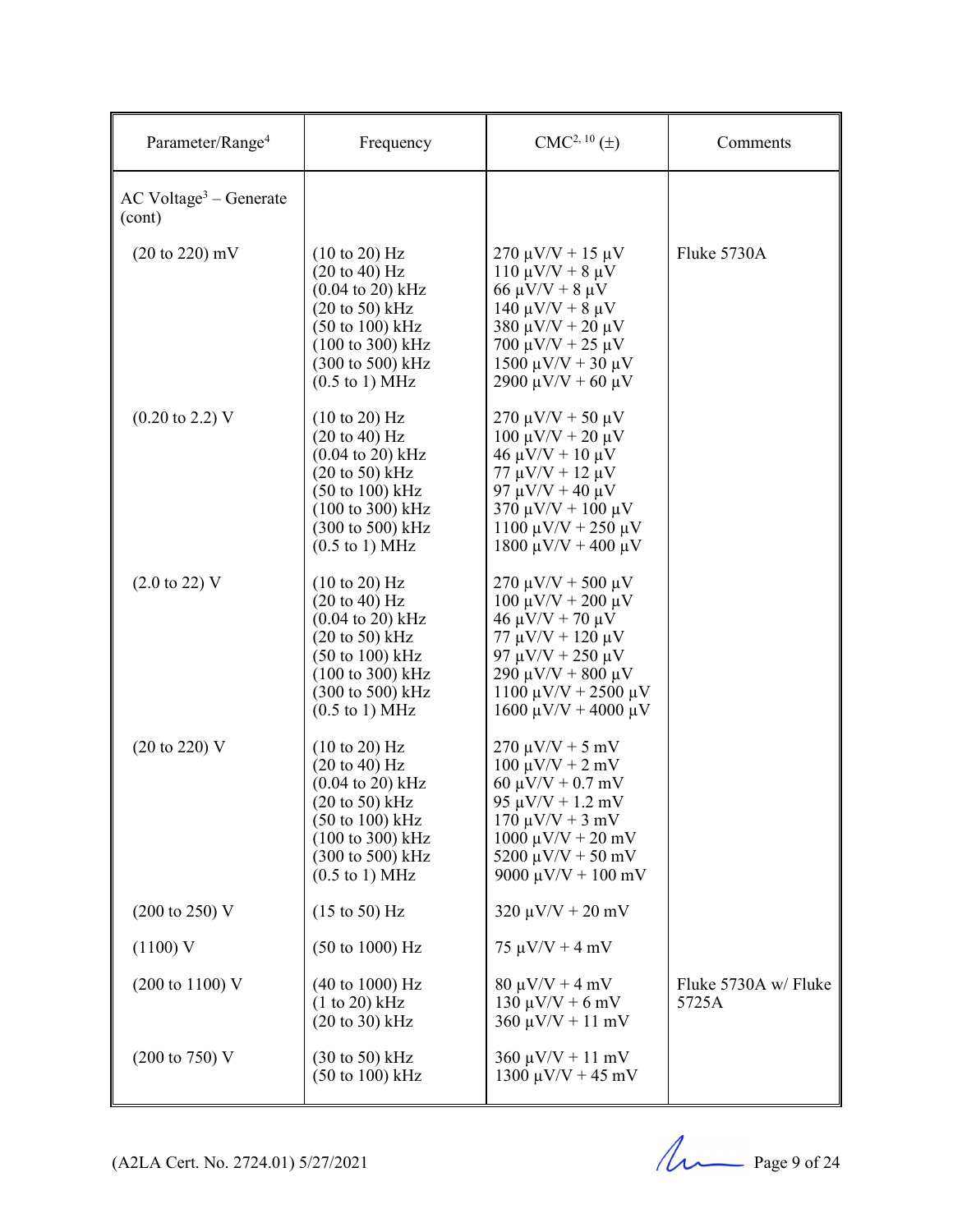| Parameter/Range <sup>4</sup>         | Frequency                                                                                                                                                                                                                                                                                                        | $CMC2, 6, 10(\pm)$                                                                                                                                                                                                | Comments    |
|--------------------------------------|------------------------------------------------------------------------------------------------------------------------------------------------------------------------------------------------------------------------------------------------------------------------------------------------------------------|-------------------------------------------------------------------------------------------------------------------------------------------------------------------------------------------------------------------|-------------|
| AC Voltage <sup>3, 5</sup> – Measure |                                                                                                                                                                                                                                                                                                                  |                                                                                                                                                                                                                   |             |
| $(0 \text{ to } 2.2) \text{ mV}$     | $(10 \text{ to } 19.99) \text{ Hz}$<br>$(20 \text{ to } 39.99) \text{ Hz}$<br>$(0.040 \text{ to } 20) \text{ kHz}$<br>$(20 \text{ to } 50) \text{ kHz}$<br>$(50 \text{ to } 100) \text{ kHz}$<br>$(100 \text{ to } 300) \text{ kHz}$<br>(300 to 500) kHz<br>$(0.5 \text{ to } 1) \text{ MHz}$                    | $0.17\%$ IV + 1.3 µV<br>$0.074\%$ IV + 1.3 µV<br>$0.042 \%$ IV + 1.3 µV<br>$0.081\%$ IV + 2.0 µV<br>$0.12 \%$ IV + 2.5 $\mu$ V<br>$0.23\%$ IV + 4.0 µV<br>$0.24\%$ IV + 8.0 µV<br>$0.35\%$ IV + 8.0 µV            | Fluke 5790A |
| $(2.2 \text{ to } 7.0) \text{ mV}$   | $(10 \text{ to } 19.99) \text{ Hz}$<br>$(20 \text{ to } 39.99) \text{ Hz}$<br>$(0.040 \text{ to } 20) \text{ kHz}$<br>$(20 \text{ to } 50)$ kHz<br>$(50 \text{ to } 100) \text{ kHz}$<br>$(100 \text{ to } 300) \text{ kHz}$<br>$(300 \text{ to } 500) \text{ kHz}$<br>$(0.5 \text{ to } 1) \text{ MHz}$         | $0.085\%$ IV + 1.3 µV<br>$0.037 \%$ IV + 1.3 µV<br>$0.021\%$ IV + 1.3 µV<br>$0.04\%$ IV + 2.0 µV<br>$0.06\%$ IV + 2.5 µV<br>$0.12\%$ IV + 4.0 µV<br>$0.13\%$ IV + 8.0 µV<br>$0.23\%$ IV + 8.0 µV                  |             |
| $(7.0 \text{ to } 22.0) \text{ mV}$  | $(10 \text{ to } 19.99) \text{ Hz}$<br>$(20 \text{ to } 39.99) \text{ Hz}$<br>$(0.040 \text{ to } 20) \text{ kHz}$<br>$(20 \text{ to } 50) \text{ kHz}$<br>$(50 \text{ to } 100) \text{ kHz}$<br>$(100 \text{ to } 300) \text{ kHz}$<br>$(300 \text{ to } 500) \text{ kHz}$<br>$(0.5 \text{ to } 1) \text{ MHz}$ | $0.029\%$ IV + 1.3 µV<br>$0.019\%$ IV + 1.3 µV<br>$0.011 \%$ IV + 1.3 µV<br>$0.021\%$ IV + 2.0 µV<br>$0.031 \%$ IV + 2.5 µV<br>$0.081\%$ IV + 4.0 µV<br>$0.089\%$ IV + 8.0 µV<br>$0.17\%$ IV + 8.0 µV             |             |
| $(22 \text{ to } 70) \text{ mV}$     | $(10 \text{ to } 19.99) \text{ Hz}$<br>$(20 \text{ to } 39.99)$ Hz<br>$(0.040 \text{ to } 20) \text{ kHz}$<br>$(20 \text{ to } 50) \text{ kHz}$<br>$(50 \text{ to } 100) \text{ kHz}$<br>$(100 \text{ to } 300) \text{ kHz}$<br>(300 to 500) kHz<br>$(0.5 \text{ to } 1) \text{ MHz}$                            | $0.024\%$ IV + 1.5 µV<br>$0.012 \%$ IV + 1.5 µV<br>$65 \mu V/V + 1.5 \mu V$<br>$0.013 \%$ IV + 2.0 µV<br>$0.026\%$ IV + 2.5 µV<br>$0.051\%$ IV + 4.0 µV<br>$0.067\%$ IV + 8.0 µV<br>0.11 % IV + 8.0 $\mu$ V       |             |
| $(70 \text{ to } 220) \text{ mV}$    | $(10 \text{ to } 19.99) \text{ Hz}$<br>$(20 \text{ to } 39.99) \text{ Hz}$<br>$(0.040 \text{ to } 20) \text{ kHz}$<br>$(20 \text{ to } 50)$ kHz<br>$(50 \text{ to } 100) \text{ kHz}$<br>$(100 \text{ to } 300) \text{ kHz}$<br>$(300 \text{ to } 500) \text{ kHz}$<br>$(0.5 \text{ to } 1) \text{ MHz}$         | $0.021 \%$ IV + 1.5 µV<br>$85 \mu V/V + 1.5 \mu V$<br>$38 \mu V/V + 1.5 \mu V$<br>69 $\mu$ V/V + 2.0 $\mu$ V<br>$0.016\%$ IV + 2.5 µV<br>$0.025\%$ IV + 4.0 µV<br>$0.038\%$ IV + 8.0 µV<br>0.1 % IV + 8.0 $\mu$ V |             |

(A2LA Cert. No. 2724.01) 5/27/2021 Page 10 of 24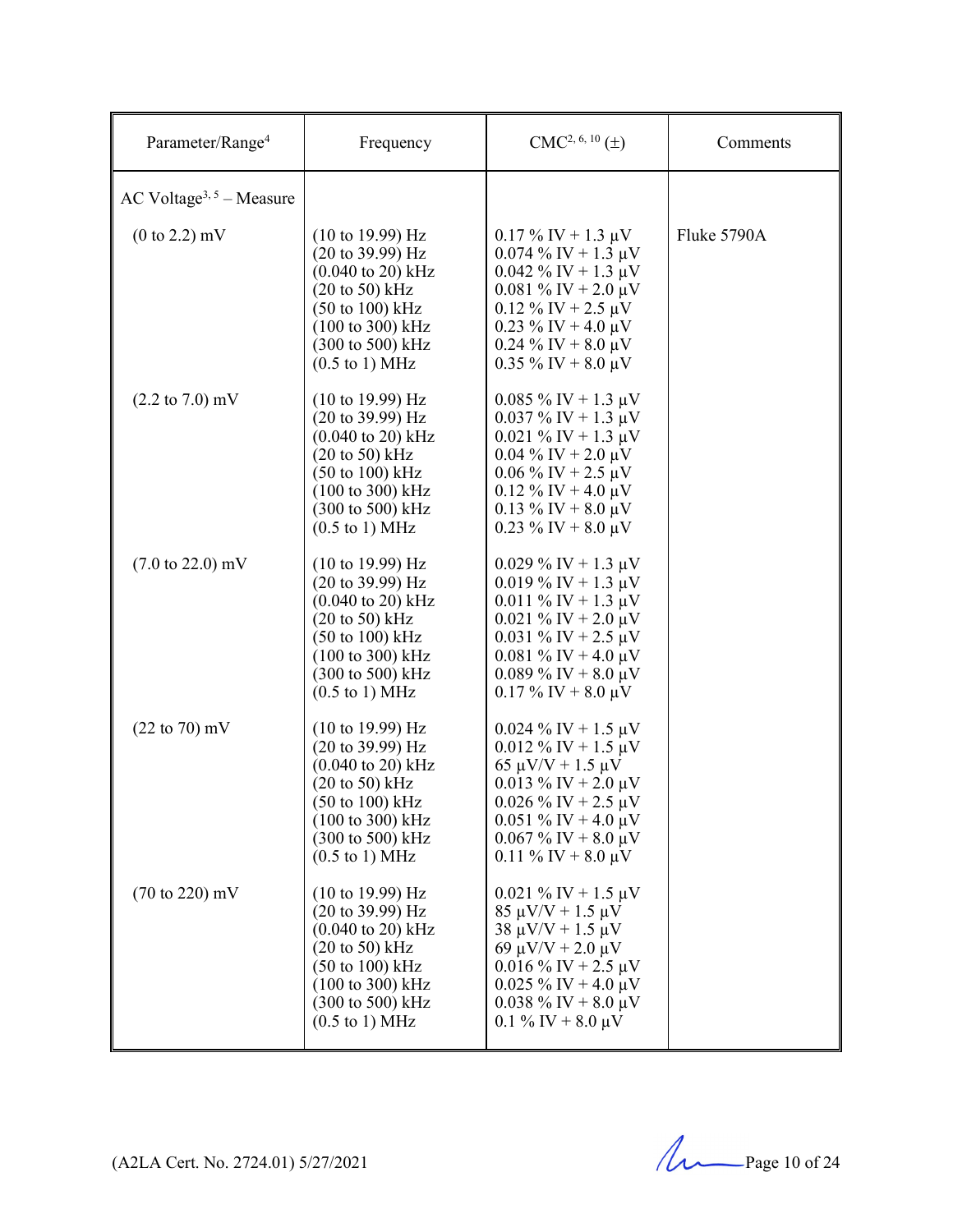| Parameter/Range <sup>4</sup>                   | Frequency                                                                                                                                                                                                                                                                                                        | $CMC2, 6, 10(\pm)$                                                                                                                                                                                                  | Comments    |
|------------------------------------------------|------------------------------------------------------------------------------------------------------------------------------------------------------------------------------------------------------------------------------------------------------------------------------------------------------------------|---------------------------------------------------------------------------------------------------------------------------------------------------------------------------------------------------------------------|-------------|
| AC Voltage <sup>3, 5</sup> – Measure<br>(cont) |                                                                                                                                                                                                                                                                                                                  |                                                                                                                                                                                                                     |             |
| $(220 \text{ to } 700) \text{ mV}$             | $(10 \text{ to } 19.99)$ Hz<br>$(20 \text{ to } 39.99) \text{ Hz}$<br>$(0.040 \text{ to } 20) \text{ kHz}$<br>$(20 \text{ to } 50)$ kHz<br>$(50 \text{ to } 100) \text{ kHz}$<br>$(100 \text{ to } 300) \text{ kHz}$<br>(300 to 500) kHz<br>$(0.5 \text{ to } 1) \text{ MHz}$                                    | $0.021\%$ IV + 1.5 µV<br>$76 \mu V/V + 1.5 \mu V$<br>$33 \mu V/V + 1.5 \mu V$<br>51 $\mu$ V/V + 2.0 $\mu$ V<br>79 $\mu$ V/V + 2.5 $\mu$ V<br>$0.018\%$ IV + 4.0 µV<br>$0.03\%$ IV + 8.0 µV<br>$0.096\%$ IV + 8.0 µV | Fluke 5790A |
| $(0.7 \text{ to } 2.2)$ V                      | $(10 \text{ to } 19.99)$ Hz<br>(20 to 39.99) Hz<br>$(0.040 \text{ to } 20) \text{ kHz}$<br>$(20 \text{ to } 50)$ kHz<br>$(50 \text{ to } 100) \text{ kHz}$<br>$(100 \text{ to } 300) \text{ kHz}$<br>$(300 \text{ to } 500) \text{ kHz}$<br>$(0.5 \text{ to } 1) \text{ MHz}$                                    | $0.02\%$ IV<br>$66 \mu V/V$<br>$24 \mu V/V$<br>$46 \mu V/V$<br>$71 \mu V/V$<br>$0.016\%$ IV<br>$0.026\%$ IV<br>$0.09\%$ IV                                                                                          |             |
| $(2.2 \text{ to } 7.0) \text{ V}$              | $(10 \text{ to } 19.99) \text{ Hz}$<br>$(20 \text{ to } 39.99) \text{ Hz}$<br>$(0.040 \text{ to } 20) \text{ kHz}$<br>$(20 \text{ to } 50) \text{ kHz}$<br>$(50 \text{ to } 100) \text{ kHz}$<br>$(100 \text{ to } 300) \text{ kHz}$<br>$(300 \text{ to } 500) \text{ kHz}$<br>$(0.5 \text{ to } 1) \text{ MHz}$ | $0.02~\%$ IV<br>$67 \mu V/V$<br>$24 \mu V/V$<br>$48 \mu V/V$<br>$81 \mu V/V$<br>$0.019\%$ IV<br>$0.04\%$ IV<br>$0.12\%$ IV                                                                                          |             |
| $(70 \text{ to } 220) \text{ V}$               | $(10 \text{ to } 19.99) \text{ Hz}$<br>$(20 \text{ to } 39.99) \text{ Hz}$<br>$(0.04 \text{ to } 20) \text{ kHz}$<br>$(20 \text{ to } 50)$ kHz<br>(50 to 100) kHz<br>(100 to 300) kHz<br>(300 to 500) kHz                                                                                                        | $0.02\%$ IV<br>$68 \mu V/V$<br>$31 \mu V/V$<br>$69 \mu V/V$<br>98 $\mu$ V/V<br>$0.021\%$ IV<br>$0.05~\%$ IV                                                                                                         |             |
| $(220 \text{ to } 700) \text{ V}$              | $(10 \text{ to } 19.99) \text{ Hz}$<br>$(20 \text{ to } 39.99) \text{ Hz}$<br>$(0.04 \text{ to } 20) \text{ kHz}$<br>$(20 \text{ to } 50)$ kHz<br>$(50 \text{ to } 100) \text{ kHz}$                                                                                                                             | $0.02~\%$ IV<br>$96 \mu V/V$<br>$39 \mu V/V$<br>$0.012\%$ IV<br>$0.04~\%$ IV                                                                                                                                        |             |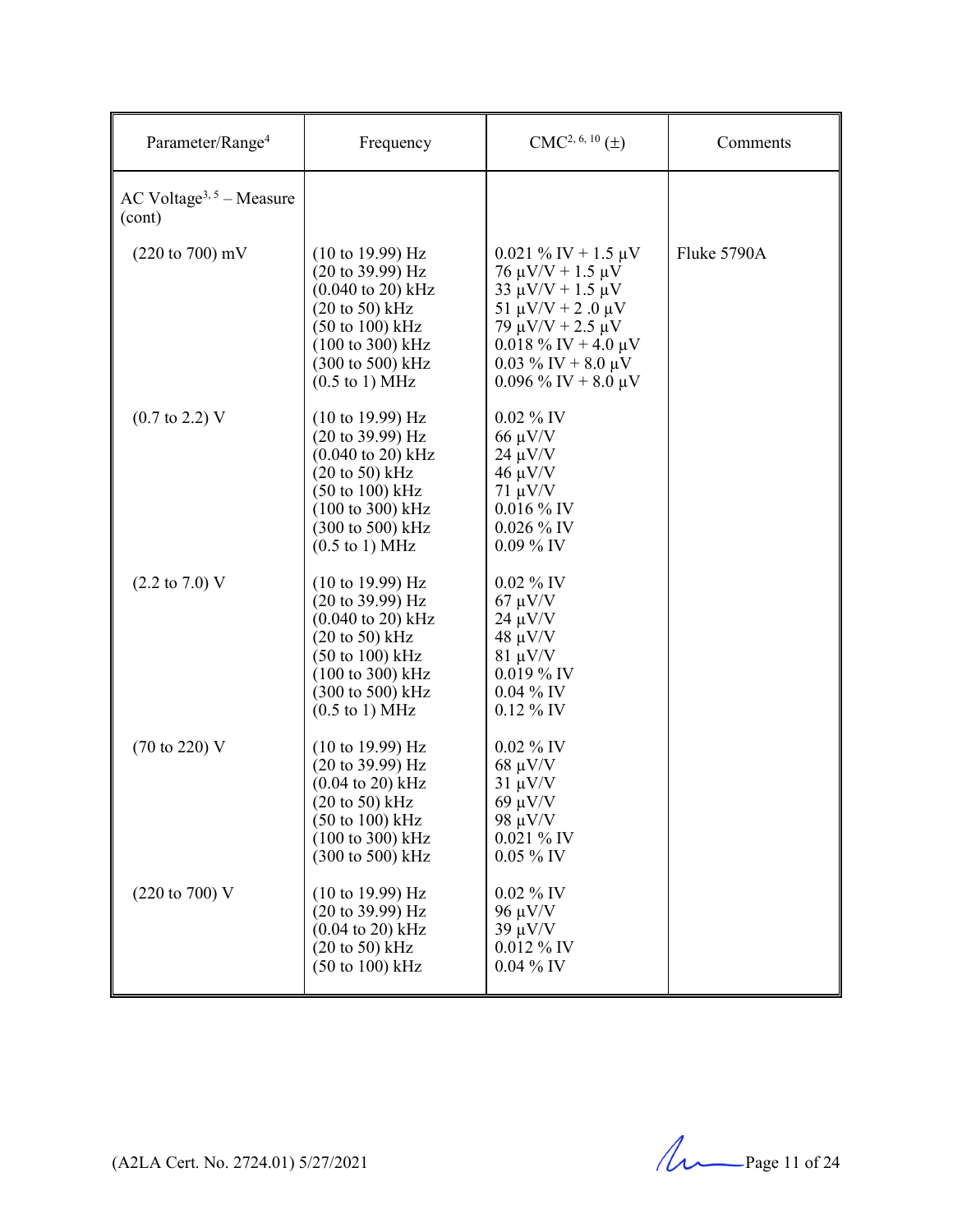| Parameter/Range <sup>4</sup>                       | Frequency                                                                                                                                                  | $CMC2, 6, 10(\pm)$                                                                                        | Comments                          |
|----------------------------------------------------|------------------------------------------------------------------------------------------------------------------------------------------------------------|-----------------------------------------------------------------------------------------------------------|-----------------------------------|
| AC Voltage <sup>3, 5</sup> – Measure<br>(cont)     |                                                                                                                                                            |                                                                                                           |                                   |
| (700 to 1000) V                                    | $(10 \text{ to } 19.99)$ Hz<br>$(20 \text{ to } 39.99) \text{ Hz}$<br>$(0.040 \text{ to } 20) \text{ kHz}$<br>$(20 \text{ to } 50)$ kHz<br>(50 to 100) kHz | $0.02\%$ IV<br>$96 \mu V/V$<br>$37 \mu V/V$<br>$0.012\%$ IV<br>$0.04\%$ IV                                | Fluke 5790A                       |
| $(0 to 10)$ kV<br>$(10 \text{ to } 75) \text{ kV}$ | 60 Hz<br>60 Hz                                                                                                                                             | $0.15\%$ IV + 0.1 V<br>$0.15\%$ IV + 0.6 V                                                                | Vitrek 4700A w/<br><b>HVL-100</b> |
| $AC$ Current <sup>3</sup> – Measure                |                                                                                                                                                            |                                                                                                           |                                   |
| (0 to 120) $\mu$ A                                 | $(10 \text{ to } 20)$ Hz<br>$(20 \text{ to } 45) \text{ Hz}$<br>$(45 \text{ to } 100) \text{ Hz}$<br>$(0.1$ to 1) kHz                                      | $0.4\%$ IV + 30 pA<br>$0.15\%$ IV + $30\text{ pA}$<br>$0.06\%$ IV + 30 pA<br>$0.06\%$ IV + 30 pA          | Agilent 3458A                     |
| $(0.12 \text{ to } 1.2) \text{ mA}$                | $(10 \text{ to } 20)$ Hz<br>$(20 \text{ to } 45) \text{ Hz}$<br>$(45 \text{ to } 100) \text{ Hz}$<br>$(0.1 \text{ to } 5) \text{ kHz}$                     | $0.4\%$ IV + 200 pA<br>$0.15 \%$ IV + 200 pA<br>$0.06\%$ IV + 200 pA<br>$0.03 \%$ IV + 200 pA             |                                   |
| $(1.2 \text{ to } 12) \text{ mA}$                  | $(10 \text{ to } 20)$ Hz<br>$(20 \text{ to } 45) \text{ Hz}$<br>$(45 \text{ to } 100) \text{ Hz}$<br>$(0.1 \text{ to } 5) \text{ kHz}$                     | $0.4\%$ IV + 2 $\mu$ A<br>$0.15 \%$ IV + 2 $\mu$ A<br>$0.06\%$ IV + 2 $\mu$ A<br>$0.03 \%$ IV + 2 $\mu$ A |                                   |
| $(12 \text{ to } 120) \text{ mA}$                  | $(10 \text{ to } 20) \text{ Hz}$<br>$(20 \text{ to } 45) \text{ Hz}$<br>$(45 \text{ to } 100) \text{ Hz}$<br>$(0.1 \text{ to } 5) \text{ kHz}$             | $0.15 \%$ IV + 20 μA<br>$0.06\%$ IV + 20 µA<br>$0.03 \%$ IV + 20 µA<br>$0.06\%$ IV + 20 µA                |                                   |
| $(0.12 \text{ to } 2.2)$ A                         | $(10 \text{ to } 20)$ Hz<br>$(20 \text{ to } 45) \text{ Hz}$<br>$(45 \text{ to } 100) \text{ Hz}$<br>$(0.1 \text{ to } 5) \text{ kHz}$                     | $0.4\%$ IV + 200 µA<br>$0.16\%$ IV + 200 µA<br>$0.08\%$ IV + 200 µA<br>0.1 % IV + 200 $\mu$ A             | Fluke Y5020,<br>HP 3458A          |
| $(2 \text{ to } 20)$ A                             | $(50 \text{ to } 100) \text{ Hz}$<br>300 Hz<br>$1$ kHz<br>3 kHz<br>4 kHz<br>5 kHz                                                                          | $0.016\%$ IV<br>$0.019\%$ IV<br>0.027 % IV<br>$0.051\%$ IV<br>$0.063\%$ IV<br>$0.075\%$ IV                | Fluke Y5020,<br>HP 3458A          |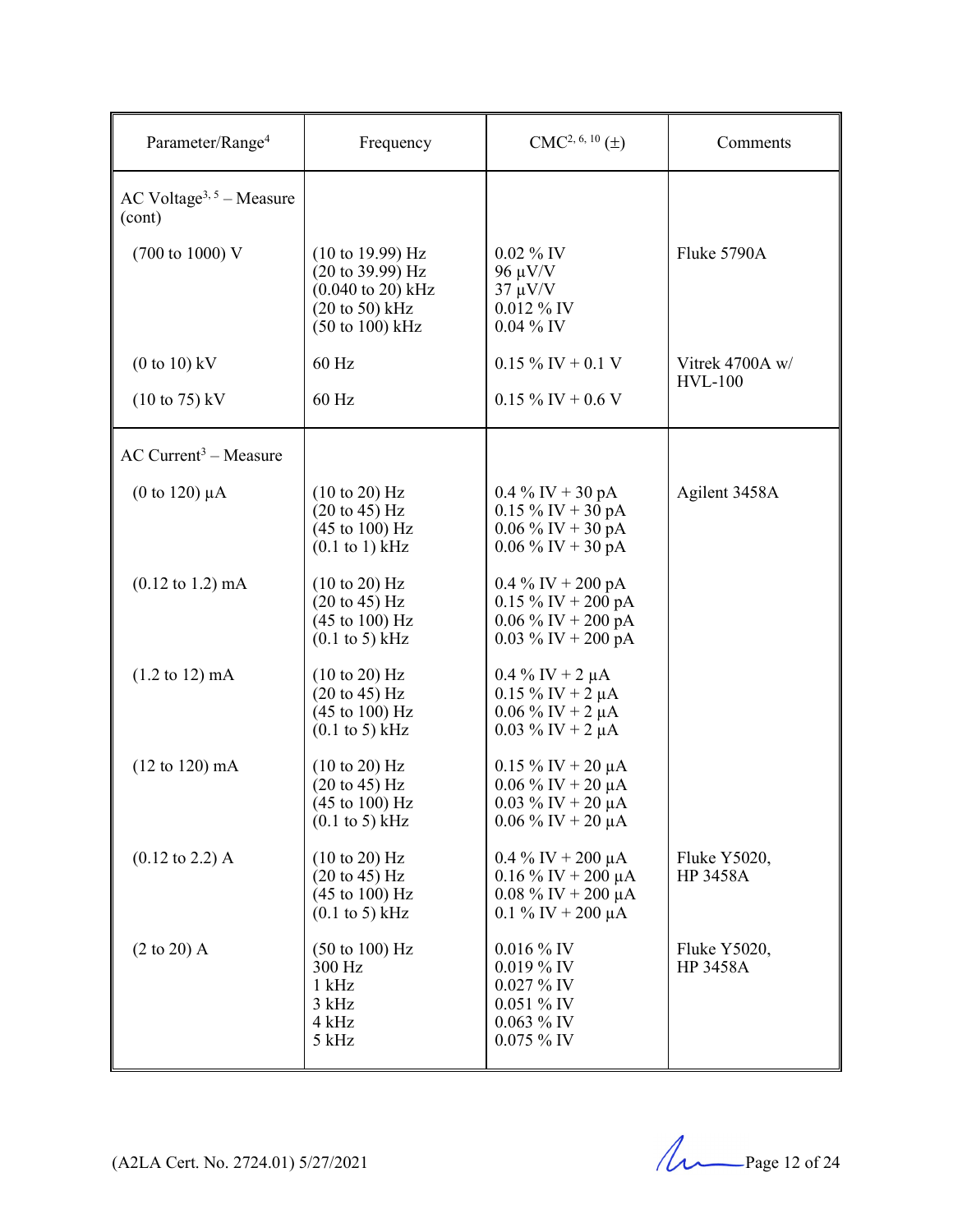| Parameter/Range <sup>4</sup>                  | Frequency                                                                                                                                              | $CMC2, 6, 10(\pm)$                                                                                                                       | Comments                                                    |
|-----------------------------------------------|--------------------------------------------------------------------------------------------------------------------------------------------------------|------------------------------------------------------------------------------------------------------------------------------------------|-------------------------------------------------------------|
| $AC$ Current <sup>3</sup> – Measure<br>(cont) |                                                                                                                                                        |                                                                                                                                          |                                                             |
| $(20 to 1200)$ A                              | $60$ Hz<br>400 Hz                                                                                                                                      | $0.05\%$ IV<br>$0.09\%$ IV                                                                                                               | Weston 327 current<br>transformer, Fluke<br>Y5020, HP 3458A |
| $AC$ Current <sup>3</sup> – Generate          |                                                                                                                                                        |                                                                                                                                          |                                                             |
| (0 to 220) $\mu$ A                            | $(10 \text{ to } 20)$ Hz<br>$(20 \text{ to } 40)$ Hz<br>$(0.04 \text{ to } 1) \text{ kHz}$<br>(1 to 5) kHz<br>(5 to 10) kHz                            | $280 \mu A/A + 20 nA$<br>$180 \mu A/A + 12 nA$<br>$120 \mu A/A + 10 nA$<br>$320 \mu A/A + 15 \text{ nA}$<br>$1100 \mu A/A + 80 nA$       | Fluke 5730A                                                 |
| $(0.2 \text{ to } 2.2) \text{ mA}$            | $(10 \text{ to } 20)$ Hz<br>$(20 \text{ to } 40)$ Hz<br>$(0.04 \text{ to } 1) \text{ kHz}$<br>(1 to 5) kHz<br>$(5 \text{ to } 10) \text{ kHz}$         | $280 \mu A/A + 50 nA$<br>$180 \mu A/A + 40 nA$<br>$120 \mu A/A + 40 nA$<br>$220 \mu A/A + 130 nA$<br>$1100 \mu A/A + 800 nA$             |                                                             |
| $(2.0 \text{ to } 22) \text{ mA}$             | $(10 \text{ to } 20)$ Hz<br>$(20 \text{ to } 40) \text{ Hz}$<br>$(0.04 \text{ to } 1) \text{ kHz}$<br>(1 to 5) kHz<br>$(5 \text{ to } 10) \text{ kHz}$ | $280 \mu A/A + 500 \text{ nA}$<br>$180 \mu A/A + 400 nA$<br>$120 \mu A/A + 400 nA$<br>$220 \mu A/A + 700 nA$<br>$1100 \mu A/A + 6000 nA$ |                                                             |
| $(20 \text{ to } 220) \text{ mA}$             | $(10 \text{ to } 20)$ Hz<br>$(20 \text{ to } 40) \text{ Hz}$<br>$(0.04 \text{ to } 1) \text{ kHz}$<br>(1 to 5) kHz<br>(5 to 10) kHz                    | $280 \mu A/A + 5 \mu A$<br>$180 \mu A/A + 4 \mu A$<br>$120 \mu A/A + 3 \mu A$<br>$220 \mu A/A + 4 \mu A$<br>$1100 \mu A/A + 12 \mu A$    |                                                             |
| $(0.2 \text{ to } 2.2)$ A                     | $(0.02 \text{ to } 1) \text{ kHz}$<br>(1 to 5) kHz<br>$(5 \text{ to } 10)$ kHz                                                                         | $280 \mu A/A + 40 \mu A$<br>$460 \mu A/A + 100 \mu A$<br>7000 μ $A/A$ + 200 μA                                                           |                                                             |
| $(2.0 \text{ to } 11)$ A                      | $(0.04 \text{ to } 1) \text{ kHz}$<br>(1 to 5) kHz<br>$(5 \text{ to } 10) \text{ kHz}$                                                                 | $400 \mu A/A + 170 \mu A$<br>$850 \mu A/A + 380 \mu A$<br>3300 $\mu$ A/A + 750 $\mu$ A                                                   | Fluke 5730A w/ Fluke<br>5725A                               |

(A2LA Cert. No. 2724.01) 5/27/2021 Page 13 of 24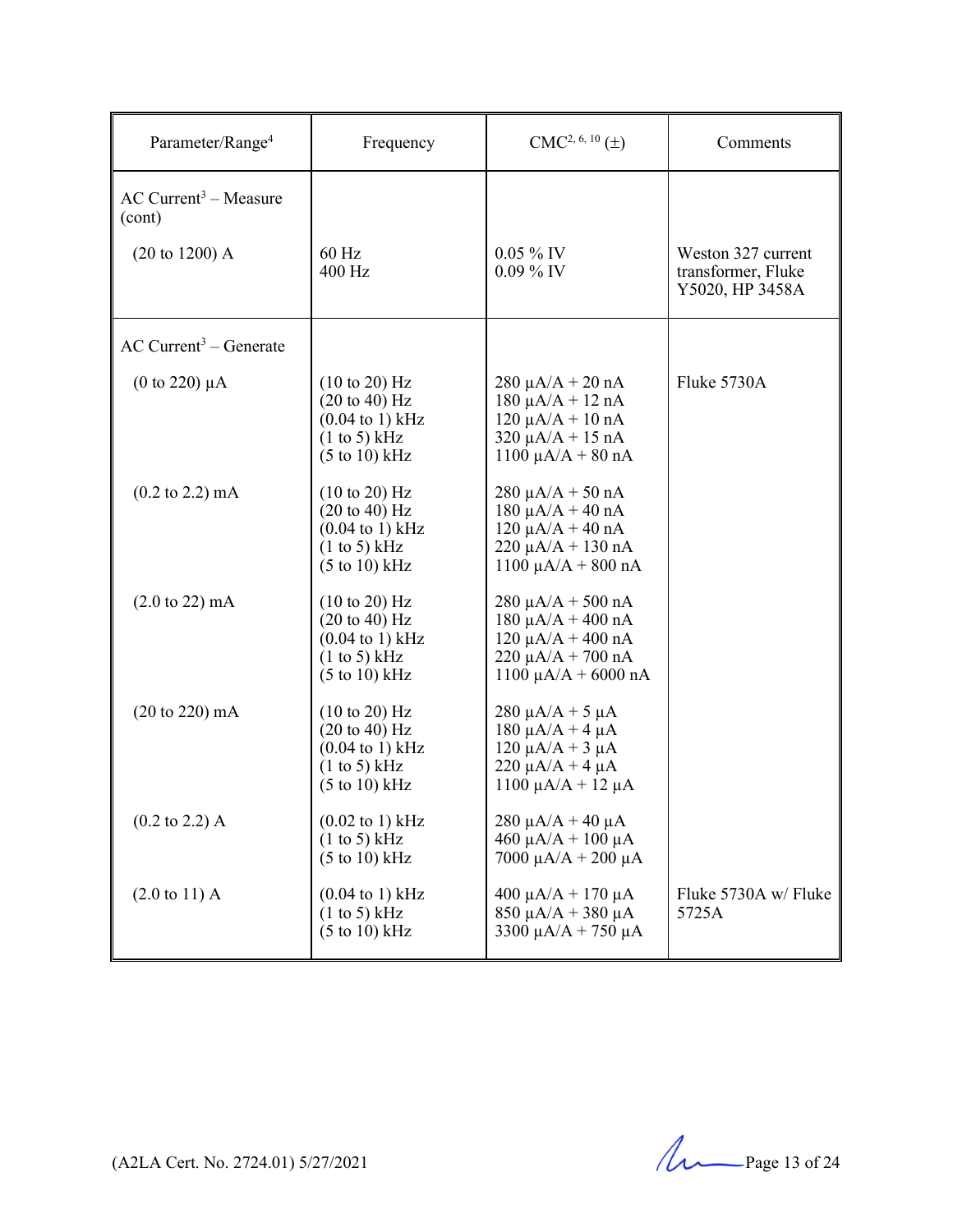| Parameter/Range <sup>4</sup>                                                                                                                                                                                                                                                                                         | Frequency                                                                         | $CMC2, 6, 10(\pm)$                                                                                                                                                                                       | Comments                                                  |
|----------------------------------------------------------------------------------------------------------------------------------------------------------------------------------------------------------------------------------------------------------------------------------------------------------------------|-----------------------------------------------------------------------------------|----------------------------------------------------------------------------------------------------------------------------------------------------------------------------------------------------------|-----------------------------------------------------------|
| $AC$ Current <sup>3</sup> – Generate<br>(cont)                                                                                                                                                                                                                                                                       |                                                                                   |                                                                                                                                                                                                          |                                                           |
| $(2 \text{ to } 20)$ A                                                                                                                                                                                                                                                                                               | $(50 \text{ to } 100) \text{ Hz}$<br>300 Hz<br>$1$ kHz<br>3 kHz<br>4 kHz<br>5 kHz | $160 \mu A/A$<br>$190 \mu A/A$<br>$270 \mu A/A$<br>$510 \mu A/A$<br>$630 \mu A/A$<br>$750 \mu A/A$                                                                                                       | Fluke Y5020, HP<br>3458A, Fluke 5725A                     |
| $(20 \text{ to } 100)$ A                                                                                                                                                                                                                                                                                             | 60 Hz                                                                             | $500 \mu A/A$                                                                                                                                                                                            | Fluke Y5020, HP<br>3458A, Weston 327<br>CT, Vahalla 2555A |
| Capacitance <sup>3</sup> – Generate                                                                                                                                                                                                                                                                                  |                                                                                   |                                                                                                                                                                                                          |                                                           |
| $1000$ pF                                                                                                                                                                                                                                                                                                            | 1000 Hz                                                                           | $5.0 \mu F/F$                                                                                                                                                                                            | GenRad 1404A                                              |
| $(330 \text{ to } 500) \text{ pF}$<br>$(0.5 \text{ to } 1.1) \text{ nF}$<br>$(1.1 \text{ to } 3.3) \text{ nF}$<br>$(3.3 \text{ to } 11) \text{ nF}$<br>(11 to 33) nF<br>$(33 \text{ to } 110) \text{ nF}$<br>$(110 \text{ to } 330) \text{ nF}$<br>$(0.330 \text{ to } 1.10) \mu F$<br>$(1.1 \text{ to } 3.3) \mu F$ | $(50 \text{ to } 1000) \text{ Hz}$                                                | $0.5\%$ IV + 10 pF<br>$0.5\%$ IV + 10 pF<br>$0.5\%$ IV + 10 pF<br>$0.5\%$ IV + 10 pF<br>$0.25\%$ IV + $100$ pF<br>$0.25\%$ IV + 100 pF<br>0.25 % IV + 300 pF<br>$0.25\%$ IV + 1 nF<br>$0.35\%$ IV + 3 nF | Fluke 5500A                                               |
| $(3.3 \text{ to } 11) \mu F$<br>$(11 \text{ to } 33) \mu F$                                                                                                                                                                                                                                                          | $(50 \text{ to } 400) \text{ Hz}$                                                 | $0.35 \%$ IV + 10 nF<br>$0.4\%$ IV + 30 nF                                                                                                                                                               |                                                           |
| $(33 \text{ to } 110) \,\mu\text{F}$                                                                                                                                                                                                                                                                                 | $(50 \text{ to } 200) \text{ Hz}$                                                 | $0.5\%$ IV + 100 nF                                                                                                                                                                                      |                                                           |
| $(110 \text{ to } 330) \mu F$<br>$(0.330 \text{ to } 1.1) \text{ mF}$                                                                                                                                                                                                                                                | $(50 \text{ to } 100) \text{ Hz}$                                                 | $0.7\%$ IV + 300 nF<br>$1\%$ IV + 300 nF                                                                                                                                                                 |                                                           |

(A2LA Cert. No. 2724.01) 5/27/2021 Page 14 of 24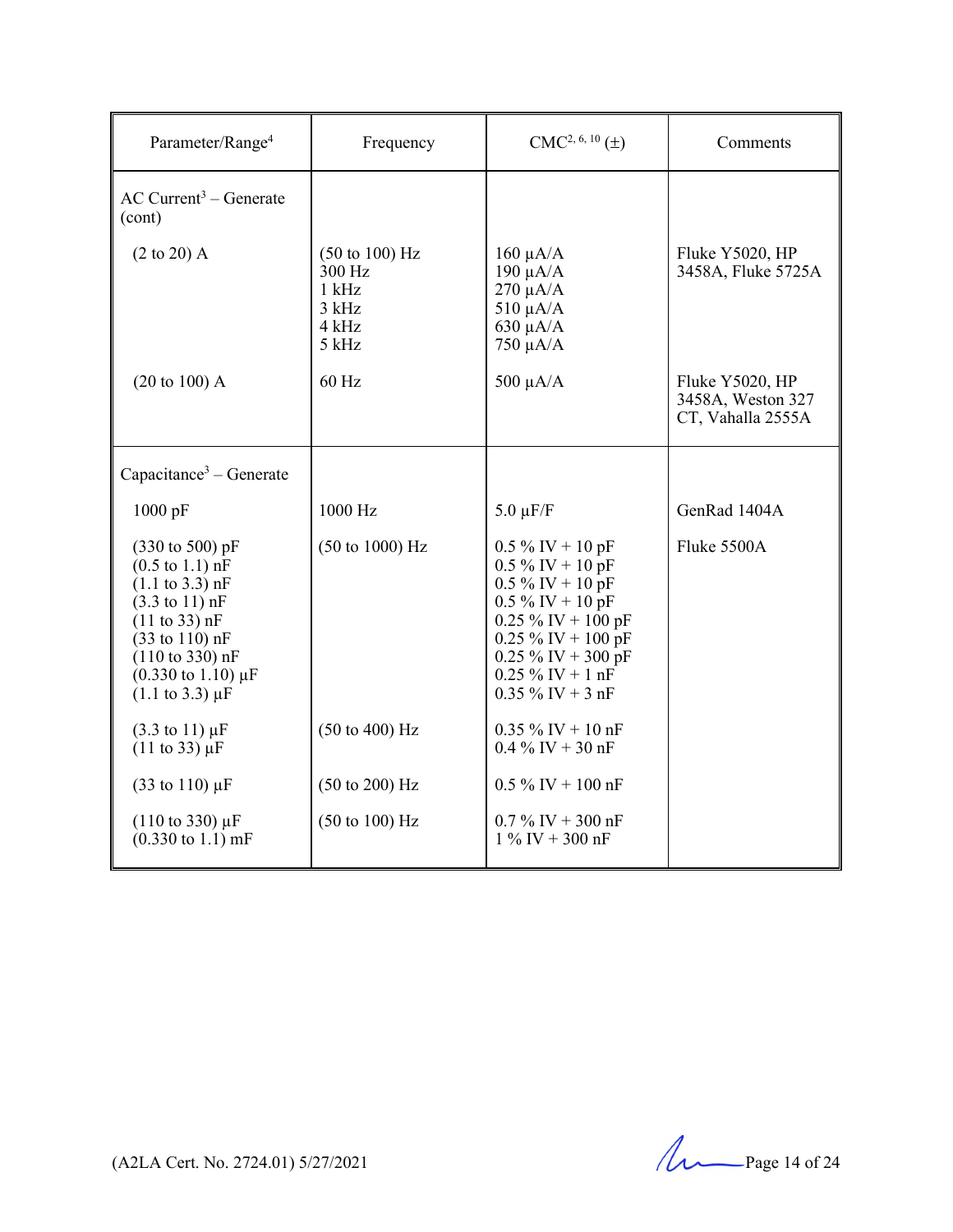| Parameter/Range <sup>4</sup>                                                                                                                                                                                                                                                                                               | Frequency                           | $CMC2, 6, 10(\pm)$                                                                                                                                                                                                                                                     | Comments      |
|----------------------------------------------------------------------------------------------------------------------------------------------------------------------------------------------------------------------------------------------------------------------------------------------------------------------------|-------------------------------------|------------------------------------------------------------------------------------------------------------------------------------------------------------------------------------------------------------------------------------------------------------------------|---------------|
| Capacitance <sup>3</sup> – Measure                                                                                                                                                                                                                                                                                         |                                     |                                                                                                                                                                                                                                                                        |               |
| $(0.1 \text{ to } 1000) \text{ pF}$                                                                                                                                                                                                                                                                                        | $1$ kHz                             | $0.01\%$ IV + 30 fF                                                                                                                                                                                                                                                    | GenRad 1620A  |
| $(0 to 1)$ nF<br>$(1 to 10)$ nF<br>$(10 to 100)$ nF<br>$(0.1 \text{ to } 1) \mu F$<br>$(1 \text{ to } 10) \mu F$<br>$(10 \text{ to } 100) \mu F$<br>$(0.1 \text{ to } 1) \text{ mF}$<br>$(1 to 10)$ mF<br>$(10 \text{ to } 100) \text{ mF}$<br>$(0.1 \text{ to } 1) F$<br>(1 to 10) F<br>$(10 \text{ to } 31.8) \text{ F}$ | $(0.050 \text{ to } 2) \text{ kHz}$ | $0.1\%$ IV + 10 fF<br>$0.1\%$ IV + 100 fF<br>$0.1 \%$ IV + 1 pF<br>$0.1\%$ IV + 10 pF<br>$0.1\%$ IV + 100 pF<br>$0.1\%$ IV + 1 nF<br>$0.1\%$ IV + 10 nF<br>$0.1\%$ IV + 100 nF<br>$0.1\%$ IV + 1 $\mu$ F<br>0.1 % IV + 10 μF<br>0.1 % IV + 100 μF<br>$0.1\%$ IV + 1 mF | Fluke PM6304C |
| Inductance <sup>3</sup> – Measure<br>$(0.00 \text{ to } 1.00) \text{ mH}$<br>$(1.00 \text{ to } 10) \text{ mH}$<br>(10 to 100) mH<br>$(0.100 \text{ to } 1.00) \text{ mH}$<br>(1 to 9.9999) H<br>$(10 \text{ to } 99.999) \text{ H}$<br>$(100 \text{ to } 999.99) \text{ H}$                                               | $(0.050 \text{ to } 2) \text{ kHz}$ | $0.1\%$ IV + 10 nH<br>$0.1\%$ IV + 100 nH<br>$0.1 \%$ IV + 1 $\mu$ H<br>$0.1\%$ IV + 10 µH<br>$0.1\%$ IV + 100 µH<br>$0.1\%$ IV + 1 mH<br>$0.1\%$ IV + 10 mH                                                                                                           | Fluke PM6304C |

| Parameter/Equipment                                                                                           | Range                                                                                      | $CMC2, 6, 10(\pm)$                           | Comments                               |
|---------------------------------------------------------------------------------------------------------------|--------------------------------------------------------------------------------------------|----------------------------------------------|----------------------------------------|
| Oscilloscopes <sup>3</sup> –<br>Amplitude $DC -$<br>DC Signal<br>50 $\Omega$ Load<br>$1 \text{ M}\Omega$ Load | $(0 \text{ to } 6.6)$ V<br>(0 to 130) V                                                    | $0.25\%$ IV + 100 µV<br>$0.25\%$ IV + 100 µV | Fluke 5500A $w/$<br>SC600 scope option |
| Amplitude – Square Wave<br>$50 \Omega$ Load<br>$1$ MΩ Load                                                    | 1 mV <sub>p-p</sub> to 6.6 V <sub>p-p</sub><br>1 mV <sub>p-p</sub> to 130 V <sub>p-p</sub> | $0.25\%$ IV + 100 µV<br>$0.25\%$ IV + 100 µV |                                        |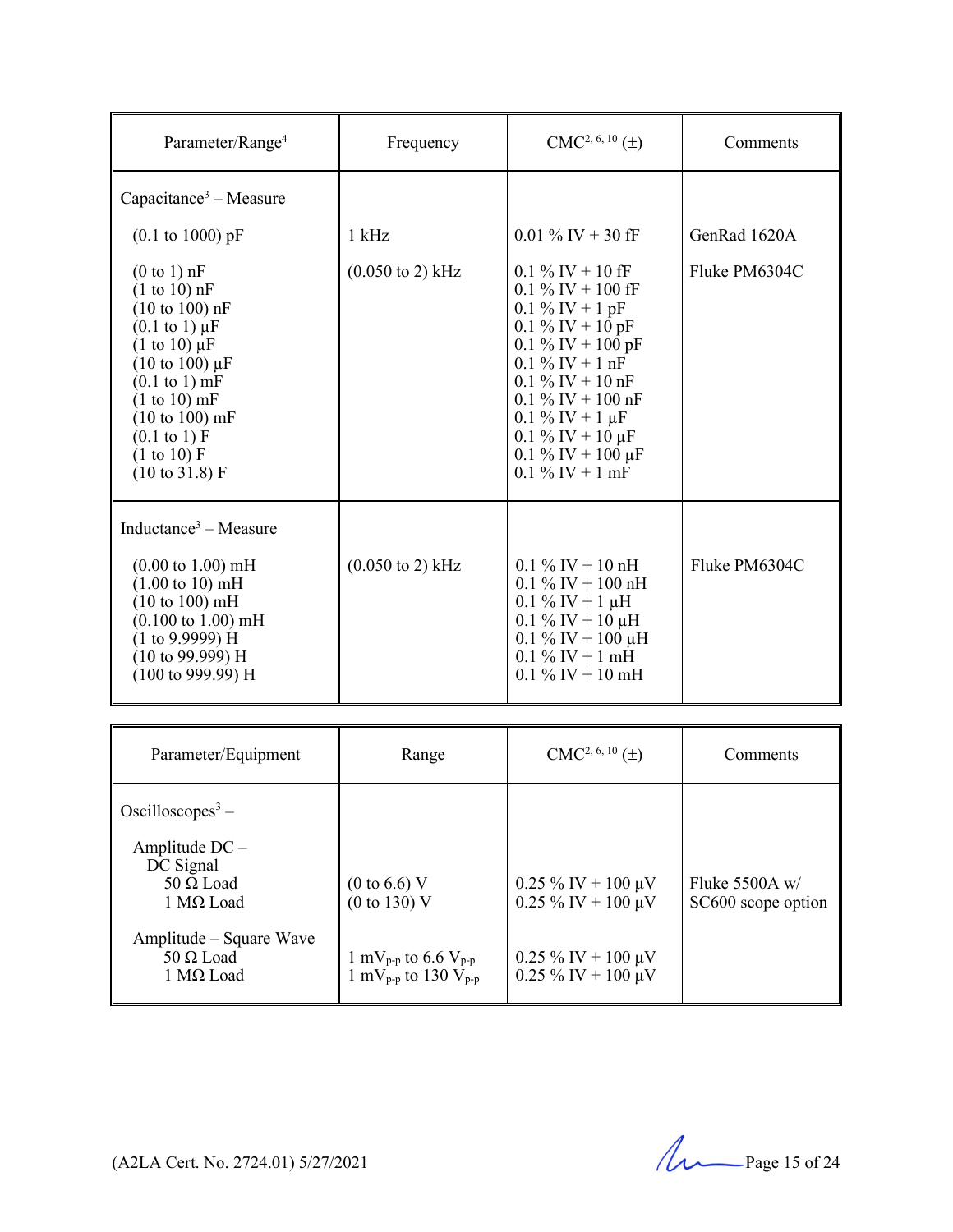| Parameter/Equipment                             | Range                                                                                                                                               | $CMC2, 6, 10(\pm)$                                                                           | Comments                                                |
|-------------------------------------------------|-----------------------------------------------------------------------------------------------------------------------------------------------------|----------------------------------------------------------------------------------------------|---------------------------------------------------------|
| Oscilloscopes <sup>3</sup> – (cont)             |                                                                                                                                                     |                                                                                              |                                                         |
| Leveled Sine Wave -<br>(Into 50 $\Omega$ Load)  | 50 kHz reference<br>50 kHz to 100 MHz<br>$(100 \text{ to } 300) \text{ MHz}$<br>(300 to 600) MHz                                                    | $2\%$ IV + 300 $\mu$ V<br>$3.5\%$ IV + 300 µV<br>$4\%$ IV + 300 µV<br>$6\%$ IV + 300 $\mu$ V | Fluke 5500A w/<br>SC600 scope option                    |
| Flatness $\omega$ 50 kHz<br>Reference           | 50 kHz to 100 MHz<br>$(100 \text{ to } 300) \text{ MHz}$<br>(300 to 600) MHz                                                                        | $1.5\%$ IV + 100 µV<br>$2\%$ IV + 100 $\mu \dot{V}$<br>$4\%$ IV + 100 µV                     |                                                         |
| Time Marker-<br>(Into 50 $\Omega$ Load)         | 5 s to 50 ms<br>$20 \text{ ms}$ to $1 \text{ ns}$                                                                                                   | $(25 + 1000t)$ µs/s<br>$2.5 \ \mu s/s$                                                       | $t$ is the numerical<br>value of the time in<br>seconds |
| Edge Spec (Rise Time)                           | $(200 \text{ to } 300) \text{ ps}$<br>$\overline{1}$ kHz to $\overline{2}$ MHz                                                                      | $900 \text{ ps}$                                                                             |                                                         |
|                                                 | $(200 \text{ to } 350) \text{ ps}$<br>(2 to 10) MHz                                                                                                 | $900 \text{ ps}$                                                                             |                                                         |
| Amplitude<br>Flatness                           | $0.1$ Hz to 50 kHz<br>$(0.050 \text{ to } 100) \text{ MHz}$<br>(100 to 250) MHz<br>$(250 \text{ to } 550) \text{ MHz}$                              | $1.5\%$ IV<br>$1.5\%$ IV<br>3 % IV<br>$4\%$ IV                                               | Referenced to 50<br>kHz                                 |
| Thermocouple Simulation -<br>Generate & Measure |                                                                                                                                                     |                                                                                              |                                                         |
| Type B                                          | $(600 \text{ to } 800)$ °C<br>$(800 \text{ to } 1550)$ °C<br>$(1550 \text{ to } 1820)$ °C                                                           | $0.35$ °C<br>0.28 °C<br>$0.22$ °C                                                            | Fluke 7526A                                             |
| Type E                                          | $(-250 \text{ to } -200)$ °C<br>$(-200 \text{ to } -100)$ °C<br>$(-100 \text{ to } 0)$ °C<br>(0 to 600) $^{\circ}$ C<br>$(600 \text{ to } 1000)$ °C | $0.25$ °C<br>$0.12$ °C<br>$0.09\ ^{\circ}\textrm{C}$<br>0.08 °C<br>$0.10\text{ °C}$          |                                                         |
| Type J                                          | $(-210 \text{ to } -100)$ °C<br>$(-100 \text{ to } 800)$ °C<br>$(800 \text{ to } 1200)$ °C                                                          | $0.14$ °C<br>$0.09$ °C<br>$0.10\ ^{\circ}\textrm{C}$                                         |                                                         |
| Type K                                          | $(-250 \text{ to } -200)$ °C<br>$(-200 \text{ to } -100)$ °C<br>$(-100 \text{ to } 800)$ °C<br>$(800 \text{ to } 1372)$ °C                          | $0.46\ ^{\circ}\mathrm{C}$<br>0.16 °C<br>$0.10\ ^{\circ}\textrm{C}$<br>$0.13$ °C             |                                                         |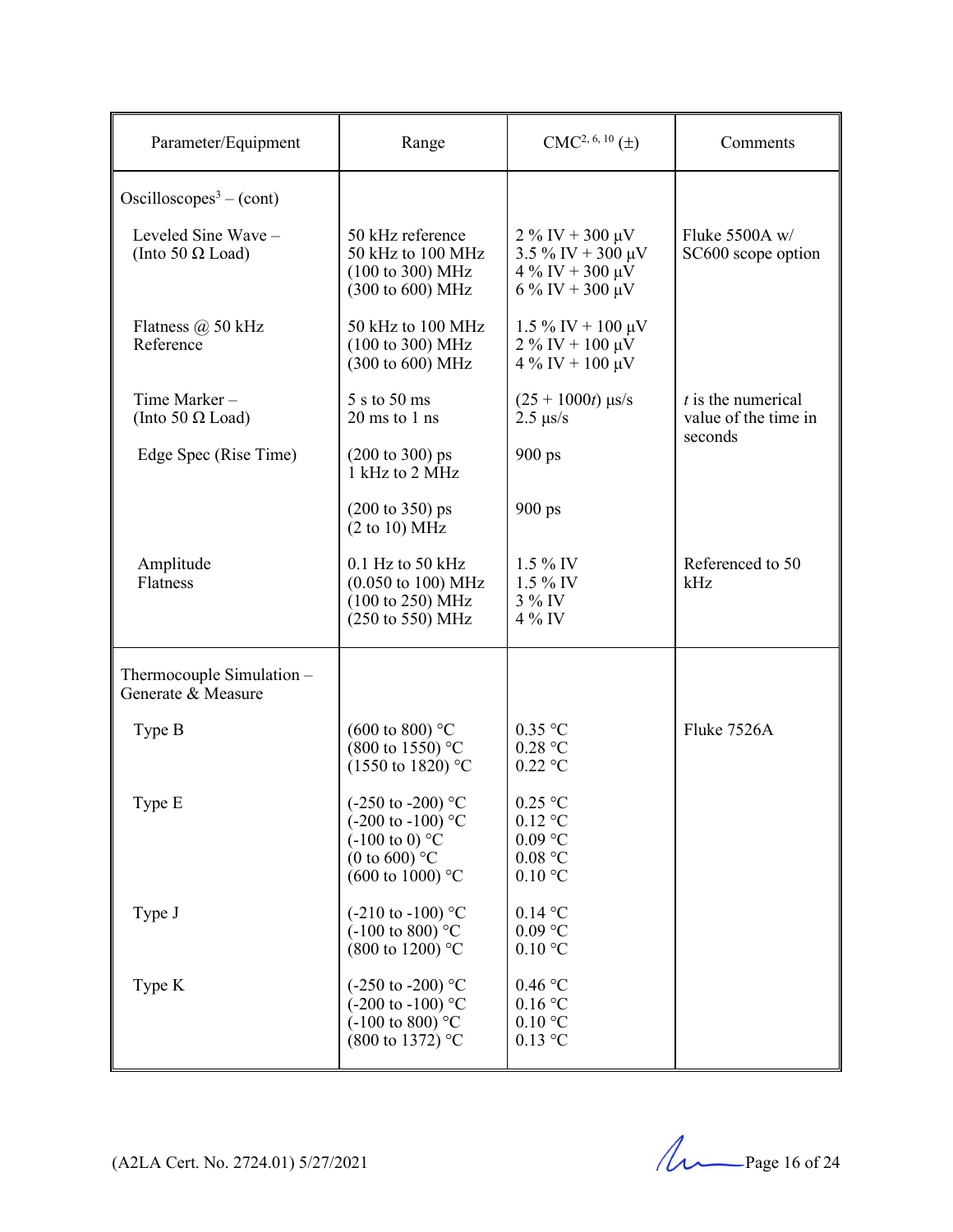| Parameter/Equipment                                    | Range                                                                                                                                                                                                                                        | $CMC2, 10(\pm)$                                                                                      | Comments    |
|--------------------------------------------------------|----------------------------------------------------------------------------------------------------------------------------------------------------------------------------------------------------------------------------------------------|------------------------------------------------------------------------------------------------------|-------------|
| Thermocouple Simulation -<br>Generate & Measure (cont) |                                                                                                                                                                                                                                              |                                                                                                      |             |
| Type N                                                 | $(-205 \text{ to } -200)$ °C<br>$(-200 \text{ to } -100)$ °C<br>$(-100 \text{ to } 0)$ °C<br>(0 to 100) $\mathrm{^{\circ}C}$<br>$(100 \text{ to } 800)$ °C<br>(800 to 1300) °C                                                               | $0.73$ °C<br>$0.23$ °C<br>$0.12$ °C<br>$0.11$ °C<br>$0.10\text{ °C}$<br>$0.12$ °C                    | Fluke 7526A |
| Type R                                                 | $(-50 \text{ to } -25)$ °C<br>$(-25 \text{ to } 0)$ °C<br>(0 to 100) $^{\circ}$ C<br>$(100 \text{ to } 400)$ °C<br>$(400 \text{ to } 600)$ °C<br>$(600 \text{ to } 1000)$ °C<br>$(1000 \text{ to } 1600)$ °C<br>$(1600 \text{ to } 1767)$ °C | $0.55$ °C<br>$0.45$ °C<br>$0.39$ °C<br>$0.28$ °C<br>$0.22$ °C<br>$0.21$ °C<br>$0.19$ °C<br>$0.23$ °C |             |
| Type S                                                 | $(-50 \text{ to } -25)$ °C<br>$(-25 \text{ to } 0)$ °C<br>(0 to 100) $^{\circ}$ C<br>$(100 \text{ to } 400)$ °C<br>$(400 \text{ to } 600)$ °C<br>$(600 \text{ to } 1600)$ °C<br>(1600 to 1767) °C                                            | $0.51$ °C<br>$0.43$ °C<br>0.38 °C<br>$0.29$ °C<br>$0.23$ °C<br>$0.22$ °C<br>$0.26$ °C                |             |
| Type T                                                 | $(-250 \text{ to } -200)$ °C<br>$(-200 \text{ to } -100)$ °C<br>$(-100 \text{ to } 0)$ °C<br>(0 to 400) $^{\circ}$ C                                                                                                                         | $0.35$ °C<br>$0.16$ °C<br>$0.11$ °C<br>$0.09$ °C                                                     |             |
| Type U                                                 | $(-200 \text{ to } 0)$ °C<br>(0 to 600) $^{\circ}$ C                                                                                                                                                                                         | 0.16 °C<br>$0.10\text{ °C}$                                                                          |             |

(A2LA Cert. No. 2724.01) 5/27/2021 Page 17 of 24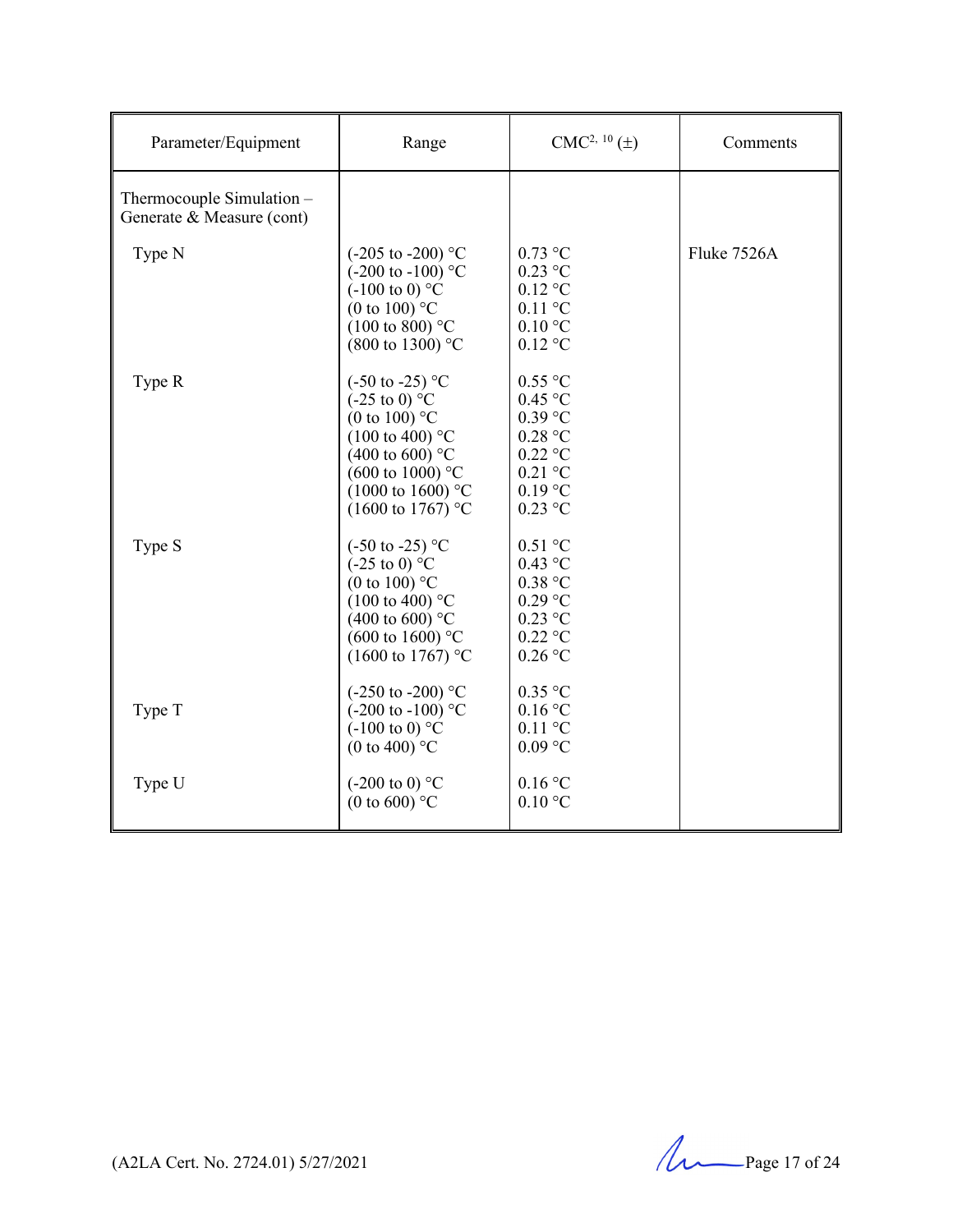# V. Fluid Quantities

| Parameter/Equipment                                                     | Range                                               | $CMC2, 6, 9(\pm)$            | Comments                           |
|-------------------------------------------------------------------------|-----------------------------------------------------|------------------------------|------------------------------------|
| Specific Gravity $-$<br>Measuring Equipment                             | $(1.00 \text{ to } 1.43)$ SPG                       | 0.0011 SPG                   | Hydrometer set                     |
| Gas Flow - Measuring<br>Equipment & Measure                             | $(0.3 \text{ to } 100)$ SCFM                        | $0.5\%$ IV                   | DHI Molbloc sonic<br>nozzle system |
|                                                                         | $(0 to 60 000)$ sccm                                | $0.5\%$ IV or<br>$0.04$ sccm | DHI Molbloc flow<br>calibrator     |
| Leak Rate <sup>3</sup> – Measure                                        | Down to $1.0^{-8}$ ATM cc/s<br>He at $21^{\circ}$ C | 6.0 % IV                     | Leak detector<br>standard          |
| Volume $-$ Measuring<br>Equipment (e.g. Flasks,<br>Graduated Cylinders) | $(1 to 10 000)$ mL                                  | $0.065\%$ IV                 | Mass comparators                   |

# VI. Mechanical

| Parameter/Equipment                                                                                     | Range                                                           | $CMC2, 6(\pm)$                                                       | Comments        |
|---------------------------------------------------------------------------------------------------------|-----------------------------------------------------------------|----------------------------------------------------------------------|-----------------|
| Indirect Verification of<br>Rockwell Hardness <sup>3</sup>                                              | HRBW:<br>Low<br>Medium<br>High<br>HRC:<br>Low<br>Medium<br>High | 1.2 HRBW<br>1.5 HRBW<br>1.3 HRBW<br>0.75 HRC<br>0.75 HRC<br>0.75 HRC | Hardness blocks |
| Verification of Durometer<br>$Spring-$<br>Type A, A-2, B, 306L,<br>1600, O, OO, D0, C, PTC<br>411 & 412 | $(10 to 100)$ Duro Units                                        | $0.15$ Duro + 0.6R                                                   | Weight scale    |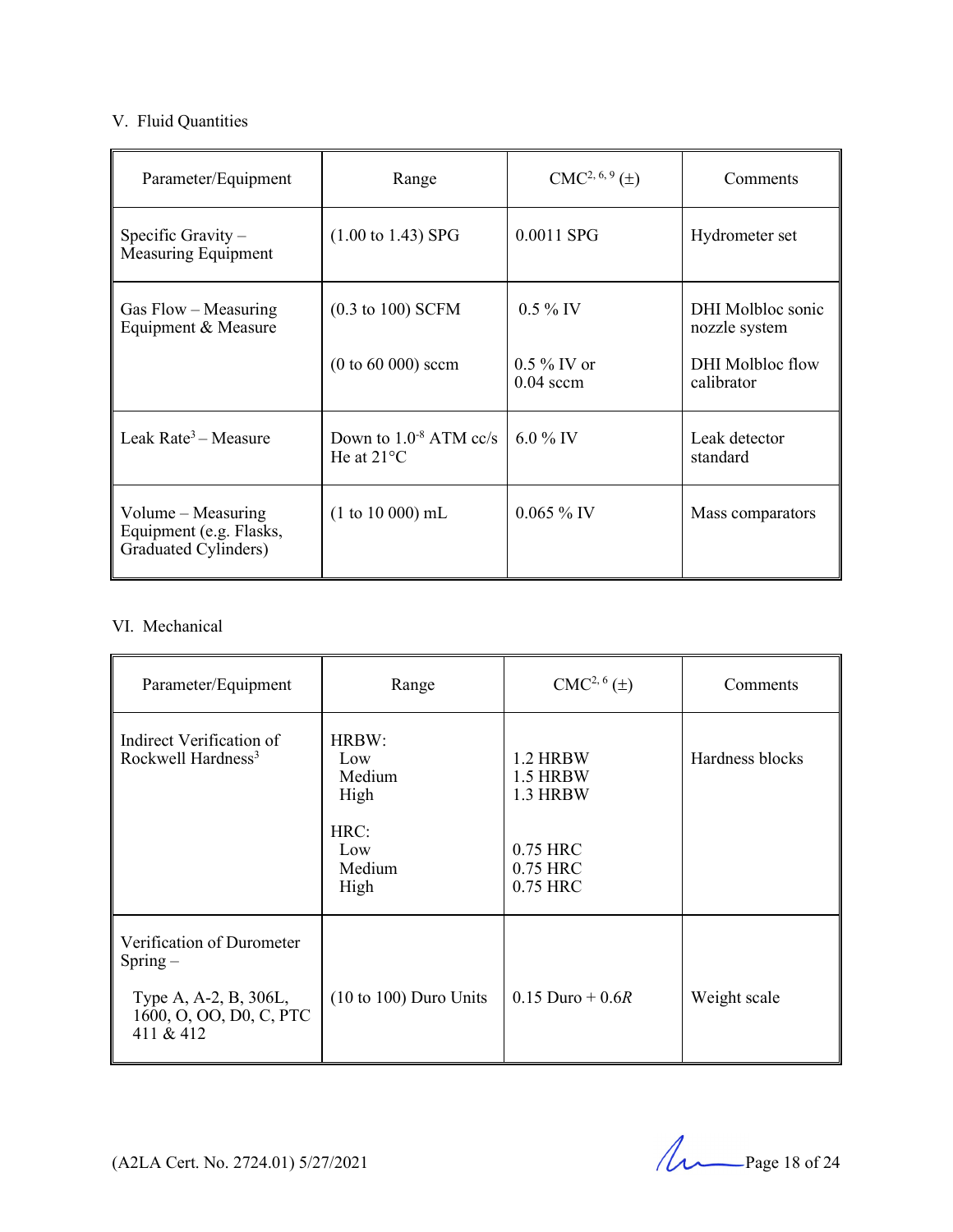| Parameter/Equipment                                                             | Range                                                                              | $CMC2, 6, 9(\pm)$                                                    | Comments                                             |
|---------------------------------------------------------------------------------|------------------------------------------------------------------------------------|----------------------------------------------------------------------|------------------------------------------------------|
| Pressure Gages,<br>Controllers, $Transducers^3$ –                               |                                                                                    |                                                                      |                                                      |
| Pneumatic                                                                       | $(0 to 3)$ in<br>$($ > 3 to 30) in                                                 | $0.00027$ in H <sub>2</sub> O<br>$0.009\%$ IV                        | Ruska 7250LP                                         |
|                                                                                 | $(0.2 \text{ to } 1000) \text{ psig}$<br>$(0.2 \text{ to } 1000) \text{ psia}$     | 0.005 % IV<br>$0.005\%$ IV + 0.0005 psia                             | Ruska 2465 dead<br>weight tester                     |
|                                                                                 | $(0 to 10 000)$ psig                                                               | 0.08 % FS                                                            | Fluke 700P31                                         |
| Hydraulic                                                                       | $(40 \text{ to } 20 \text{ 000}) \text{ psig}$                                     | $0.01\%$ IV                                                          | <b>DH</b> Instruments<br>50316 dead weight<br>tester |
| $Vacuum -$                                                                      |                                                                                    |                                                                      |                                                      |
| Gages                                                                           | $(10 to 1000)$ mmHg                                                                | $0.005\%$ IV + 0.03<br>mmHg                                          | Ruska 2465 dead<br>weight tester                     |
| Controllers &<br>Transducers                                                    | $(0.1 \text{ to } 100) \text{ mmHg}$                                               | $0.1\%$ IV                                                           | MKS vacuum<br>system                                 |
| Force <sup>3</sup> – Tension &<br>Compression, Measure &<br>Measuring Equipment | $(0 to 1000)$ lbf<br>$(0 to 100 000)$ lbf                                          | $0.01\%$ IV<br>$0.06\%$ IV                                           | Dead weight<br>Load cells                            |
| Scales & Balances <sup>3</sup>                                                  | Up to $5 g$<br>Up to $100 g$<br>Up to $500 g$<br>Up to $5000 g$<br>Up to $26100 g$ | $0.023$ mg<br>$0.048$ mg<br>$0.3 \text{ mg}$<br>$3.0$ mg<br>$3.0$ mg | Weights or weight<br>sets                            |
| Tachometer <sup>3</sup> –                                                       |                                                                                    |                                                                      |                                                      |
| Optical Pickup                                                                  | $(1 to 30 000)$ rpm                                                                | $0.012 \%$ IV + 0.6R                                                 | Agilent 33250A                                       |
| Torque – Measuring<br>Equipment                                                 | (0 to 10 000) ft $\cdot$ lbf                                                       | $0.11\%$ IV                                                          | Dead weight, torque<br>arms                          |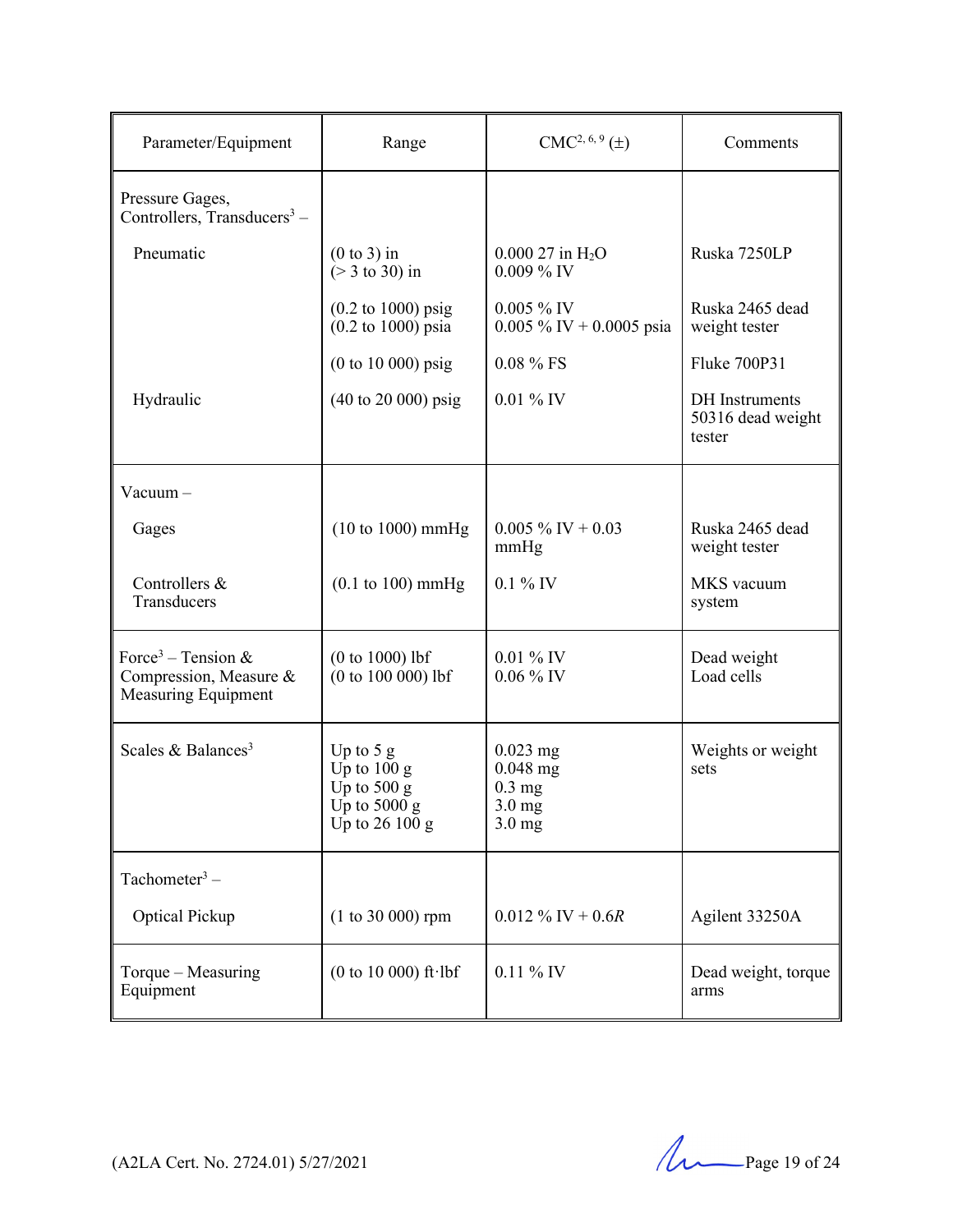| Parameter/Equipment                                              | Range                                                                                                                                                                                                                                                                                                                                                                                                   | CMC <sup>2, 6, 9</sup> (±)                                                                                                                                                                                                                                                                                                                                                                                                   | Comments                                            |
|------------------------------------------------------------------|---------------------------------------------------------------------------------------------------------------------------------------------------------------------------------------------------------------------------------------------------------------------------------------------------------------------------------------------------------------------------------------------------------|------------------------------------------------------------------------------------------------------------------------------------------------------------------------------------------------------------------------------------------------------------------------------------------------------------------------------------------------------------------------------------------------------------------------------|-----------------------------------------------------|
| $Mass3 - Fixed Points$                                           | 5000 g<br>3000 g<br>2000 g<br>1000 g<br>500 g<br>300 g<br>200 g<br>100 g<br>50 <sub>g</sub><br>30 <sub>g</sub><br>20 g<br>10 <sub>g</sub><br>$5\ \mathrm{g}$<br>$3\ {\rm g}$<br>2 g<br>$1\ {\rm g}$<br>0.5 g<br>$0.3\text{ g}$<br>0.2 g<br>0.1 <sub>g</sub><br>50 mg<br>$30 \text{ mg}$<br>$20 \text{ mg}$<br>$10 \text{ mg}$<br>5 <sub>mg</sub><br>$3 \text{ mg}$<br>2 <sub>mg</sub><br>$1 \text{ mg}$ | $1.5 \text{ mg}$<br>$2.6$ mg<br>$1.1 \text{ mg}$<br>$0.22$ mg<br>$0.20$ mg<br>$0.11$ mg<br>$0.10$ mg<br>$0.10$ mg<br>$36 \mu g$<br>$20 \mu g$<br>$20 \mu g$<br>$7.0 \ \mu g$<br>$4.6 \mu g$<br>$4.4 \mu g$<br>$3.4 \mu g$<br>$2.3 \mu g$<br>$1.3 \mu g$<br>$4.0 \mu g$<br>$4.0 \mu g$<br>$2.4 \mu g$<br>$2.4 \mu g$<br>$2.4 \mu g$<br>$2.4 \mu g$<br>$2.4 \mu g$<br>$2.2 \mu g$<br>$2.8~\mu g$<br>$3.0 \mu g$<br>$2.2 \mu g$ | Class S mass set                                    |
|                                                                  | Up to 2500 lb                                                                                                                                                                                                                                                                                                                                                                                           | $0.01\ \%$ IV                                                                                                                                                                                                                                                                                                                                                                                                                | Class F weights                                     |
| <b>Torque Arms</b>                                               | $(5 \text{ to } 120)$ in                                                                                                                                                                                                                                                                                                                                                                                | $0.01$ in                                                                                                                                                                                                                                                                                                                                                                                                                    | Gage blocks, LMM                                    |
| Torque – Measure <sup>3</sup>                                    | $(0.2 \text{ to } 6500) \text{ ft·lbf}$                                                                                                                                                                                                                                                                                                                                                                 | $0.5\%$ IV                                                                                                                                                                                                                                                                                                                                                                                                                   | Torque cells                                        |
| Vibration - Voltage<br>Sensitivity,<br><b>Frequency Response</b> | $(5 \text{ to } 9)$ Hz<br>(10 to 99) Hz<br>100 Hz<br>(101 to 920) Hz<br>$(921 \text{ to } 5000) \text{ Hz}$<br>$(5001$ to 10 000) Hz<br>(10 000 t 15 000) Hz                                                                                                                                                                                                                                            | $1.9\%$ IV<br>1.4 % IV<br>1.0 % IV<br>1.2 % IV<br>1.6 % IV<br>2.1 % IV<br>2.5 % IV                                                                                                                                                                                                                                                                                                                                           | Modal Shop TMS 9155<br>sensor calibration<br>system |

(A2LA Cert. No. 2724.01) 5/27/2021 Page 20 of 24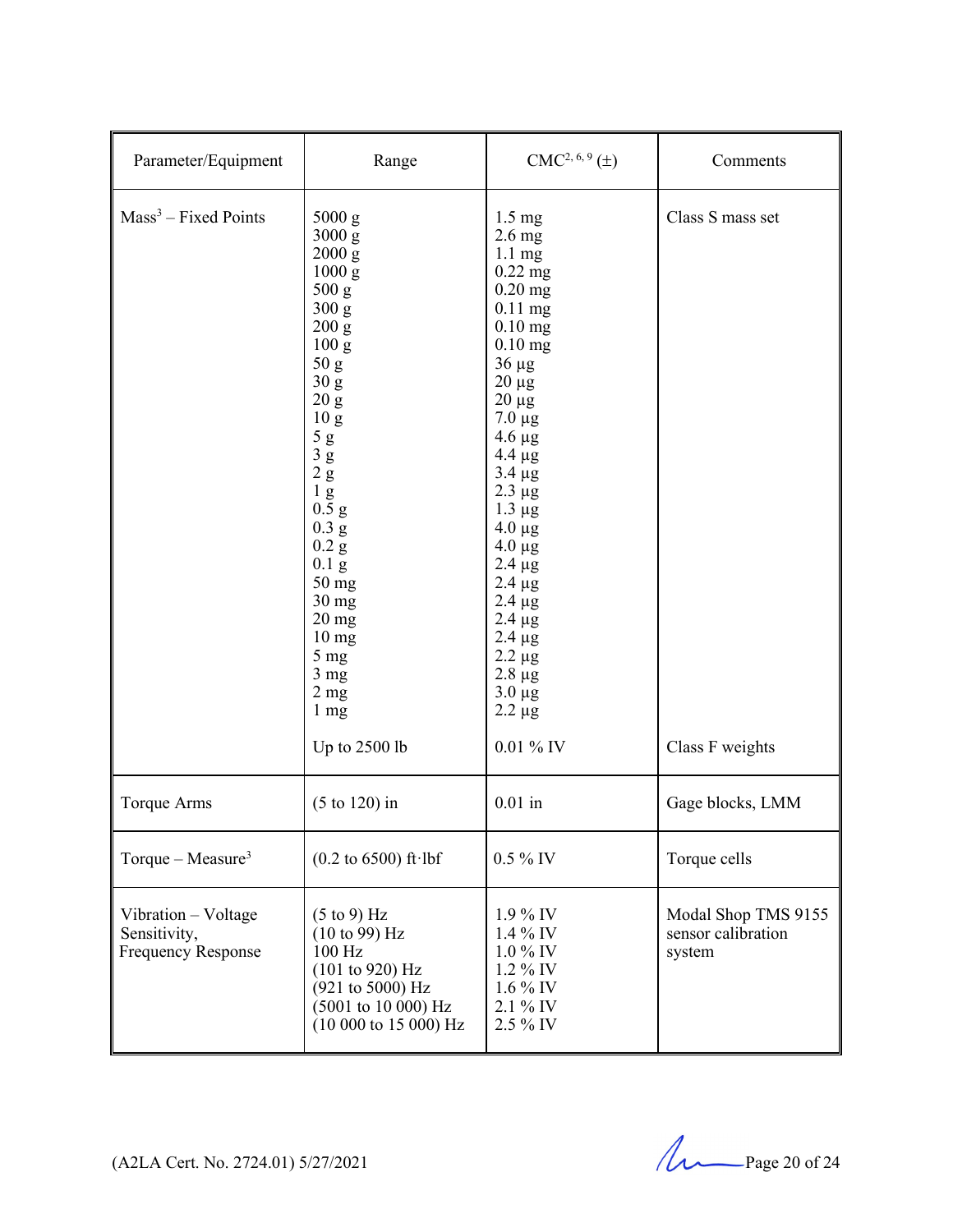### VII. Optical Quantities

| Parameter/Equipment         | Range                    | CMC <sup>2, 6</sup> (±) | Comments         |
|-----------------------------|--------------------------|-------------------------|------------------|
| $\parallel$ Illuminance $-$ |                          |                         |                  |
| Light Meters                | $(2 \text{ to } 500)$ fc | $2.7\%$ IV              | Optronic OL 220P |

# VIII. Thermodynamics

| Parameter/Equipment                   | Range                                                    | $CMC2, 9(\pm)$    | Comments                                                            |
|---------------------------------------|----------------------------------------------------------|-------------------|---------------------------------------------------------------------|
| Dew Point – Measuring<br>Equipment    | $(-90 \text{ to } 10)$ °C dp                             | $0.25$ °C dp      | Thunder Scientific 3900                                             |
| $Temperature-$<br>Measuring Equipment |                                                          |                   |                                                                     |
| Triple Point Cell                     | $0.010$ °C                                               | $0.00012$ °C      | Fluke (Hart) 5901A-G                                                |
| Temperature <sup>3</sup> –<br>Measure | (0 to 100) $^{\circ}$ C                                  | $0.01 \text{ °C}$ | Hart black stack w/<br>thermistor                                   |
|                                       | (0 to 1000) $^{\circ}$ C<br>$(1000 \text{ to } 1450)$ °C | 0.8 °C<br>4.2 °C  | Hart Scientific 5650 Type<br>"S" Thermocouple w/<br>Fluke 7526A     |
|                                       | (-200 to 660) $^{\circ}$ C                               | $0.016$ °C        | Rosemount 162CE PRT<br>w/ Hart Scientific<br>1575 super thermometer |
| Humidity – Measuring<br>Equipment     | $(10 \text{ to } 95)$ % RH                               | $0.75 \%$ RH      | Thunder Scientific 1200<br>Thunder Scientific 2500                  |

(A2LA Cert. No. 2724.01) 5/27/2021 Page 21 of 24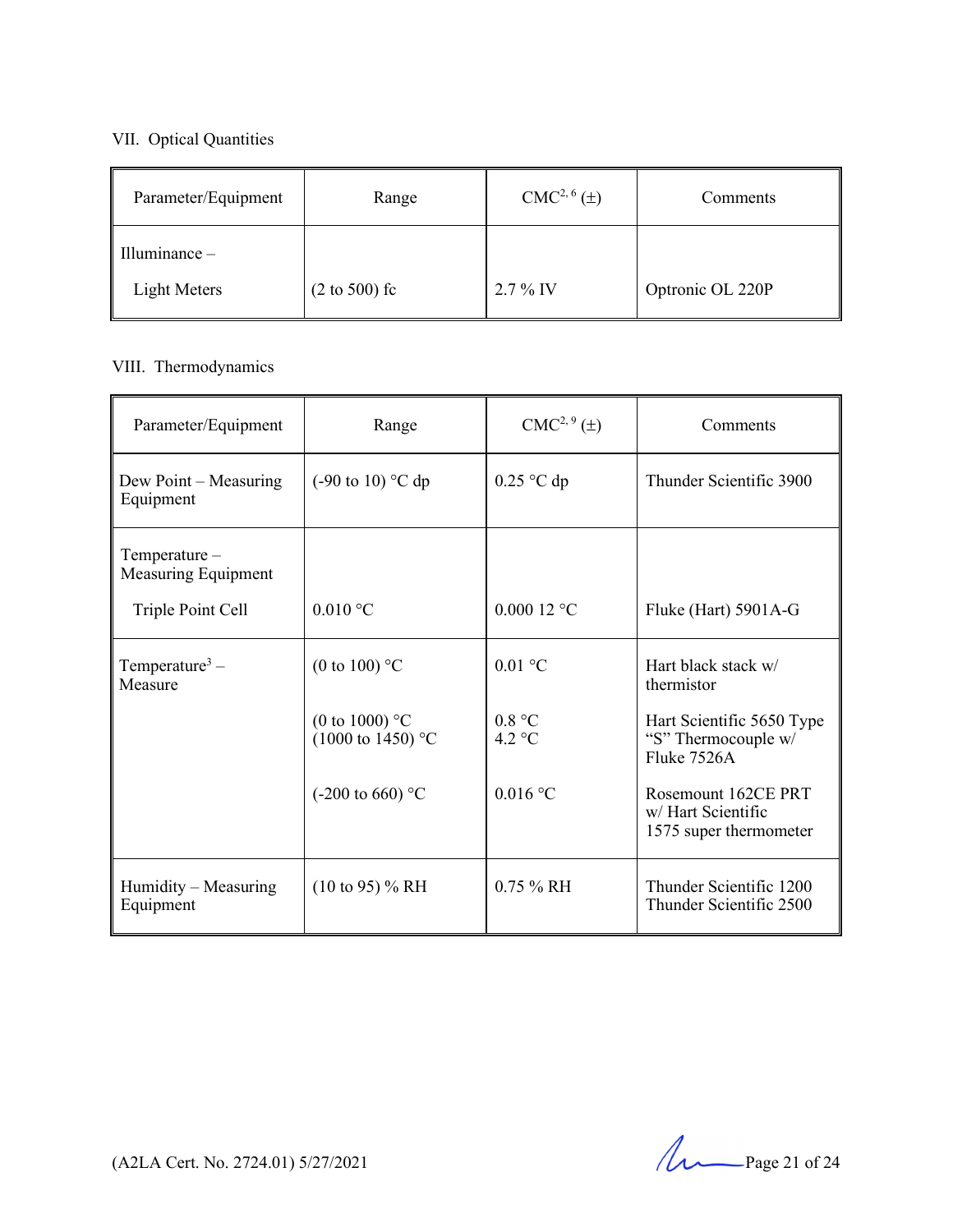| Parameter/Equipment                                               | Range                                                                                    | $CMC2, 9(\pm)$                        | Comments                                                                                   |
|-------------------------------------------------------------------|------------------------------------------------------------------------------------------|---------------------------------------|--------------------------------------------------------------------------------------------|
| Temperature-<br>Measuring Equipment<br>w/Dry Blocks               | $(-40 \text{ to } 140)$ °C                                                               | $0.055$ °C                            | Hart Scientific 9107 w/<br>Rosemount 162CE PRT & Fluke<br>1594A                            |
|                                                                   | $(35 \text{ to } 100)$ °C<br>$(100 \text{ to } 300)$ °C<br>$(300 \text{ to } 600)$ °C    | $0.055$ °C<br>$0.091$ °C<br>$0.45$ °C | Hart Scientific 9122 w/<br>Rosemount 162CE PRT & Fluke<br>1594A                            |
|                                                                   | $(600 \text{ to } 1200)$ °C                                                              | 2.6 °C                                | Hart Scientific 9150 w/ 5650<br>Type "S" thermocouple & Fluke<br>7526A                     |
| Temperature IR-<br><b>Measuring Equipment</b>                     | $(-15 \text{ to } 120)$ °C                                                               | 1.0 °C                                | Hart Scientific 4180 IR target                                                             |
| <b>Black Body</b>                                                 | $(35 \text{ to } 200)$ °C<br>$(> 200 \text{ to } 350)$ °C<br>$(>350 \text{ to } 500)$ °C | 1.0 °C<br>2.0 °C<br>3.0 °C            | Hart Scientific 4181 IR target<br>$\lambda$ = (8 to 14) $\mu$ m<br>$\epsilon$ = 0.9 to 1.0 |
| Temperature-<br><b>Measuring Equipment</b><br>w/ Calibration Bath | $(-40 \text{ to } 100)$ °C                                                               | $0.014$ °C                            | Hart Scientific 7040 Oil Bath w/<br>Rosemount 162CE PRT & Fluke<br>1594A                   |
|                                                                   | $(0.0 \text{ to } 100)$ °C                                                               | $0.010$ °C                            | Hart Scientific 7040 Oil Bath w/<br>Hart Blackstack & thermistor                           |
|                                                                   | $(100 \text{ to } 180)$ °C                                                               | $0.014$ °C                            | Hart Scientific 6045 Oil Bath w/<br>Rosemount 162CE PRT & Fluke<br>1594A                   |
|                                                                   | $(170 \text{ to } 500)$ °C                                                               | $0.021$ °C                            | Hart Scientific 6050 Oil Bath w/<br>Rosemount 162CE PRT & Fluke<br>1594A                   |

(A2LA Cert. No. 2724.01) 5/27/2021 Page 22 of 24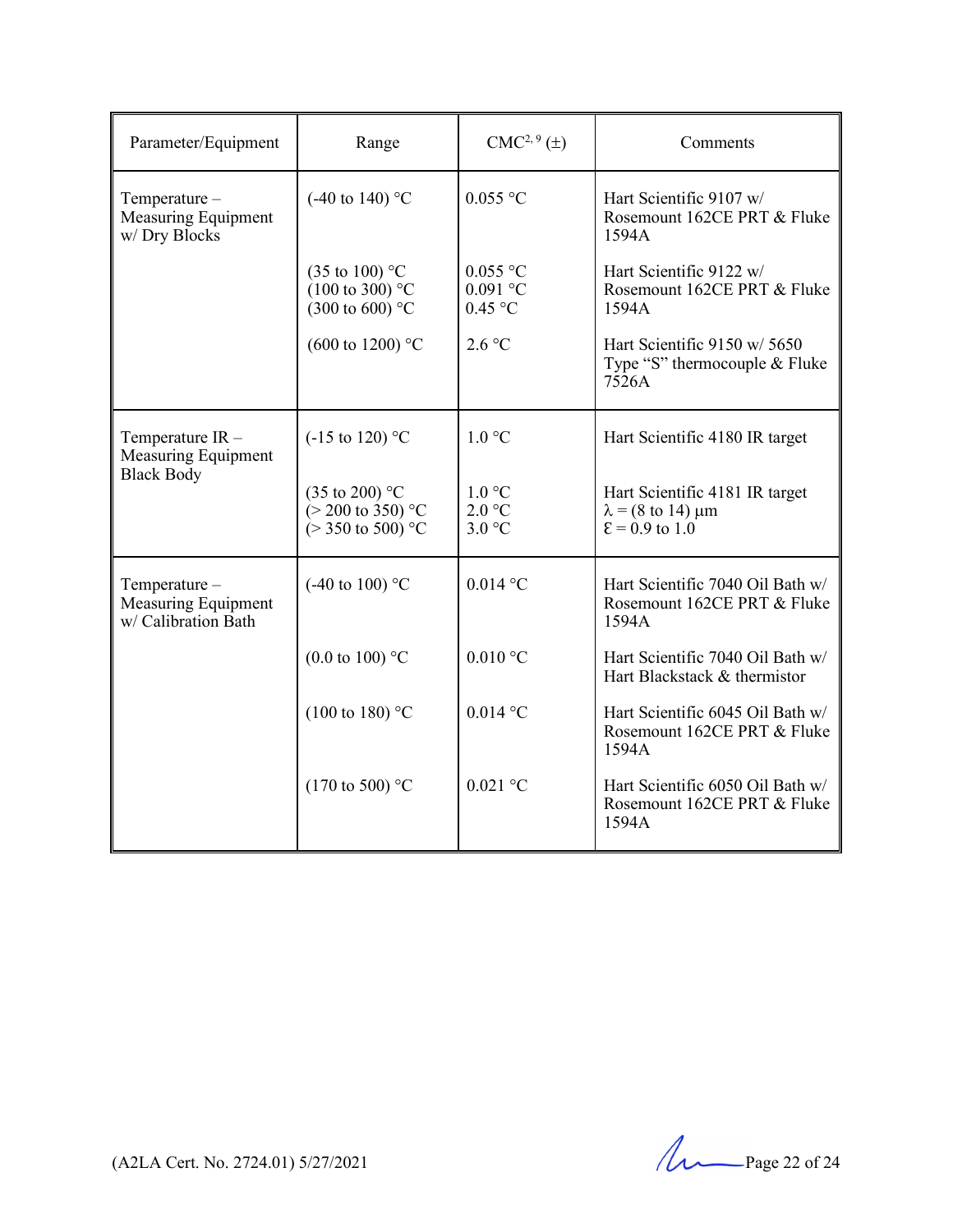#### IX. Time & Frequency

| Parameter/Equipment                   | Range                                 | $CMC2, 9(\pm)$                           | Comments                            |
|---------------------------------------|---------------------------------------|------------------------------------------|-------------------------------------|
| Stop Watches &<br>Timers <sup>3</sup> | $(0.2 \text{ to } 10\,000) \text{ s}$ | 1.8 parts in $10^{7} +$<br>trigger error | HP 53131A                           |
|                                       | $(+10 \text{ to } -10)$ s/day         | $0.05$ s/day                             | Timometer TM4500                    |
| Frequency – Measuring<br>Equipment    | 10 000 000 Hz                         | 50 pHz/Hz                                | TrueTime XL-DC GPS receiver         |
|                                       | $0.01$ Hz to 80 MHz                   | $2 \mu$ Hz/Hz                            | Agilent 33250A                      |
|                                       |                                       | $10 \text{ nHz/Hz}$                      | 33250A synchronized w/ GPS          |
|                                       | $(0.1 \text{ to } 3000) \text{ MHz}$  | $2 \mu$ Hz/Hz                            | Agilent 8648C                       |
|                                       |                                       | 10 nHz/Hz                                | 8648C synchronized w/ GPS           |
| Frequency – Measure                   | <b>10 MHz</b>                         | $100$ pHz/Hz                             | TrueTime XL-DC GPS receiver         |
|                                       | $0.1$ Hz to 225 MHz                   | $0.19 \mu$ Hz/Hz                         | Agilent 53131A frequency<br>counter |
|                                       |                                       | 1 nHz/Hz                                 | 53131A synchronized w/ GPS          |
|                                       | $(0.1 \text{ to } 3000) \text{ MHz}$  | $0.19 \mu$ Hz/Hz                         | Agilent 53131A channel 3            |
|                                       |                                       | 1 nHz/Hz                                 | 53131A synchronized w/ GPS          |

<sup>&</sup>lt;sup>1</sup> This laboratory offers commercial calibration service and field calibration service where noted.

(A2LA Cert. No. 2724.01) 5/27/2021 Page 23 of 24

 $\mathcal{L}_\text{max}$  and the contract of the contract of the contract of the contract of the contract of the contract of the contract of the contract of the contract of the contract of the contract of the contract of the contrac

<sup>&</sup>lt;sup>2</sup> Calibration and Measurement Capability Uncertainty (CMC) is the smallest uncertainty of measurement that a laboratory can achieve within its scope of accreditation when performing more or less routine calibrations of nearly ideal measurement standards or nearly ideal measuring equipment. CMCs represent expanded uncertainties expressed at approximately the 95 % level of confidence, usually using a coverage factor of  $k = 2$ . The actual measurement uncertainty of a specific calibration performed by the laboratory may be greater than the CMC due to the behavior of the customer's device and to influences from the circumstances of the specific calibration.

<sup>&</sup>lt;sup>3</sup> Field calibration service is available for this calibration. Please note the actual measurement uncertainties achievable on a customer's site can normally be expected to be larger than the Calibration and Measurement Capability Uncertainty (CMC) found on the A2LA Scope. Allowance must be made for aspects such as the environment at the place of calibration and for other possible adverse effects such as those caused by transportation of the calibration equipment. The usual allowance for the uncertainty introduced by the item being calibrated, (e.g. resolution) must also be considered and this, on its own, could result in the actual measurement uncertainty achievable on a customer's site being larger than the CMC.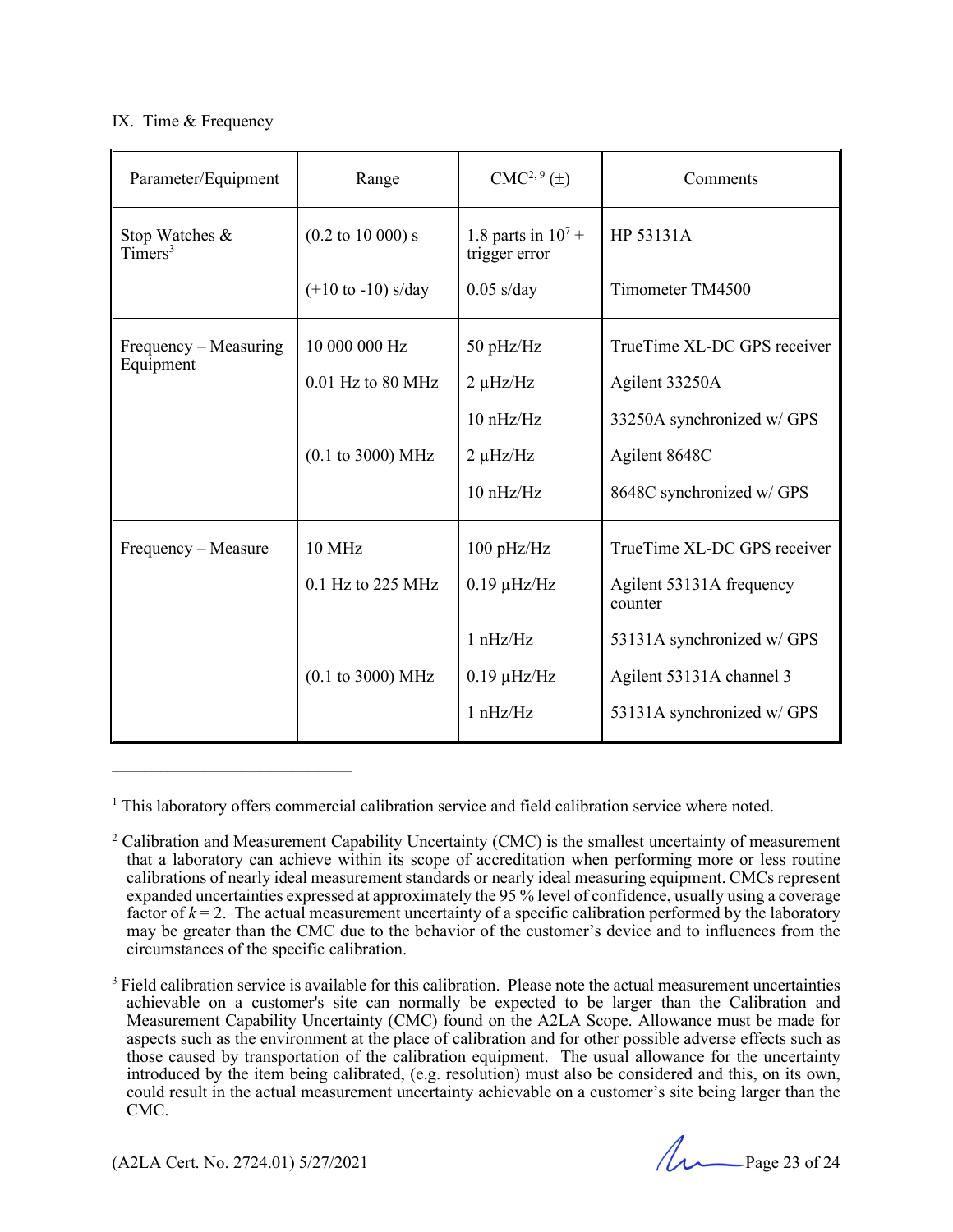<sup>4</sup> Where ranges are not specified, the CMC stated is for the cardinal points only.

5 This calibration is performed in Absolute Measure Mode.

- <sup>6</sup> In the statement of CMC, percentages are to be read as percent of reading unless noted otherwise, IV is defined as the indicated value, FS is defined as full scale, *L* is the numerical value of the nominal length of the device measured in inches, *D* is the diameter of the device in inches; *R* is the resolution of the unit under test.
- <sup>7</sup> Contact the laboratory for information on availability of service for specific gasses not listed, gasses that are not listed are not considered accredited services.
- 8 This scope meets A2LA's *P112 Flexible Scope Policy.*
- <sup>9</sup> The type of instrument or material being calibrated is defined by the parameter. This indicates the laboratory is capable of calibrating instruments that measure or generate the values in the ranges indicated for the listed measurement parameter.
- $10$  The stated measured values are determined using the indicated instrument (see Comments). This capability is suitable for the calibration of the devices intended to measure or generate the measured value in the ranges indicated. CMC's are expressed as either a specific value that covers the full range or as a percent or fraction of the reading plus a fixed floor specification.

(A2LA Cert. No. 2724.01) 5/27/2021 Page 24 of 24